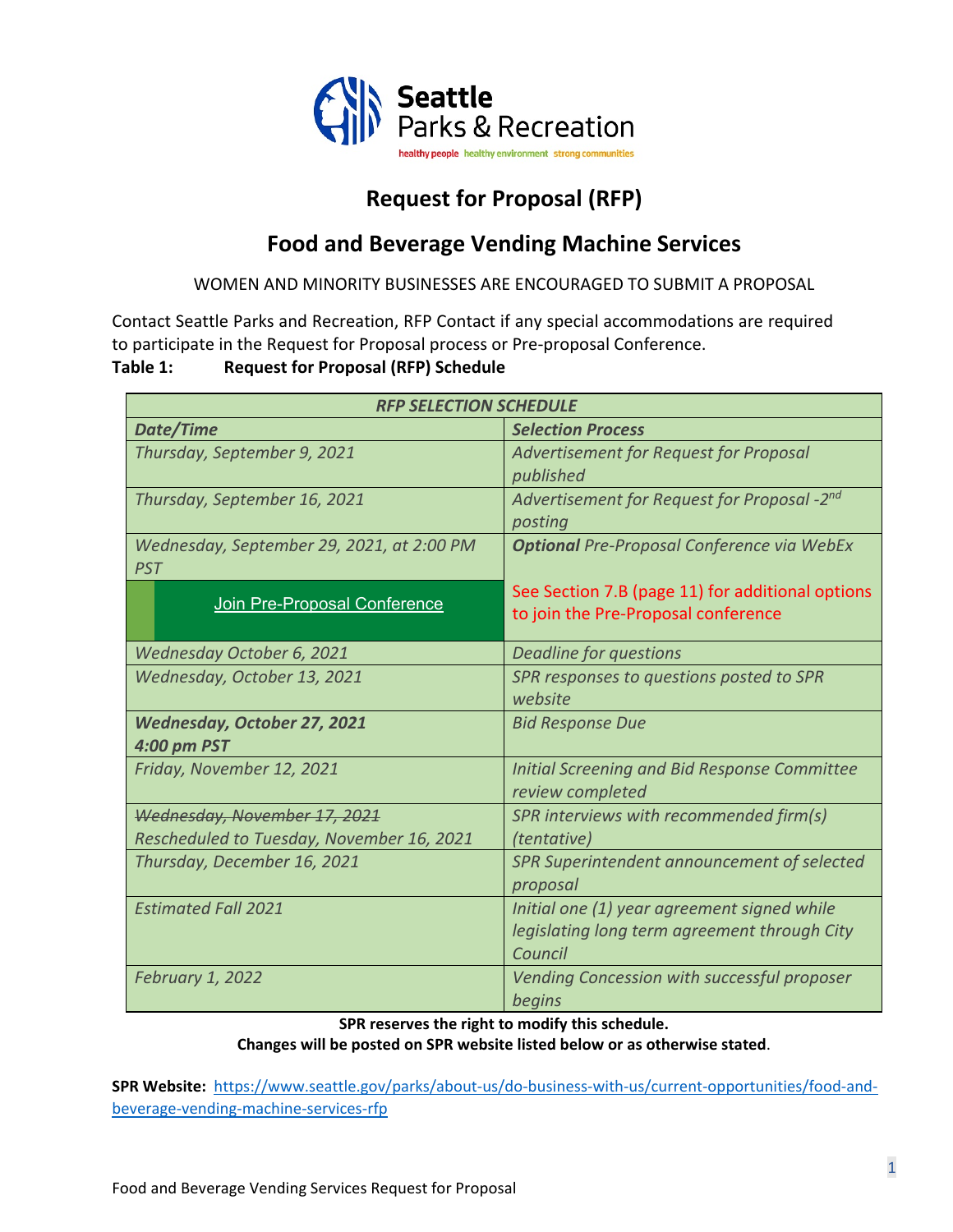#### **RFP Contact Information**

**RFP Contact:** Terri Burns, Parks Concessions Coordinator **Email:** terri.burns@seattle.gov **Phone:** (206) 684-8008

Unless authorized by the RFP Contact, no other City official or employee may speak for SPR regarding this solicitation until award is complete. Any Proposer contacting other City officials or employees does so at Proposer's own risk. SPR is not bound by such information.

#### **Bid Response Submission Due Date**

Bid Response must be electronically submitted and received no later than **4:00 pm** on **Wednesday, October 27, 2021. Pacific Standard Time.** RFP Bid Response Packet is to be emailed to the *RFP – Bid Response submission addresses***:**

**Bid Response Submission Addresses:**

[terri.burns@seattle.gov](mailto:terri.burns@seattle.gov)

cc. [joanne.orsucci@seattle.gov](mailto:joanne.orsucci@seattle.gov)

#### **Table 2: Table of Contents**

| <b>Section</b> | <b>Topic</b>                                   | <b>Page Number</b> |
|----------------|------------------------------------------------|--------------------|
|                | Purpose and Background                         |                    |
| $\mathbf{2}$   | <b>Agreement Duration</b>                      |                    |
|                | Objectives                                     |                    |
|                | <b>Minimum Qualifications</b>                  |                    |
| 5.             | Scope of Work                                  | 8                  |
| 6              | Sample Concessions Agreement                   | 10                 |
|                | <b>Bid Response Procedure and Requirements</b> | 11                 |
| 8              | <b>Bid Response Packet Information</b>         | 17                 |
| 9              | <b>Selection Process</b>                       | 18                 |
| 10             | Award and Agreement Execution                  | 19                 |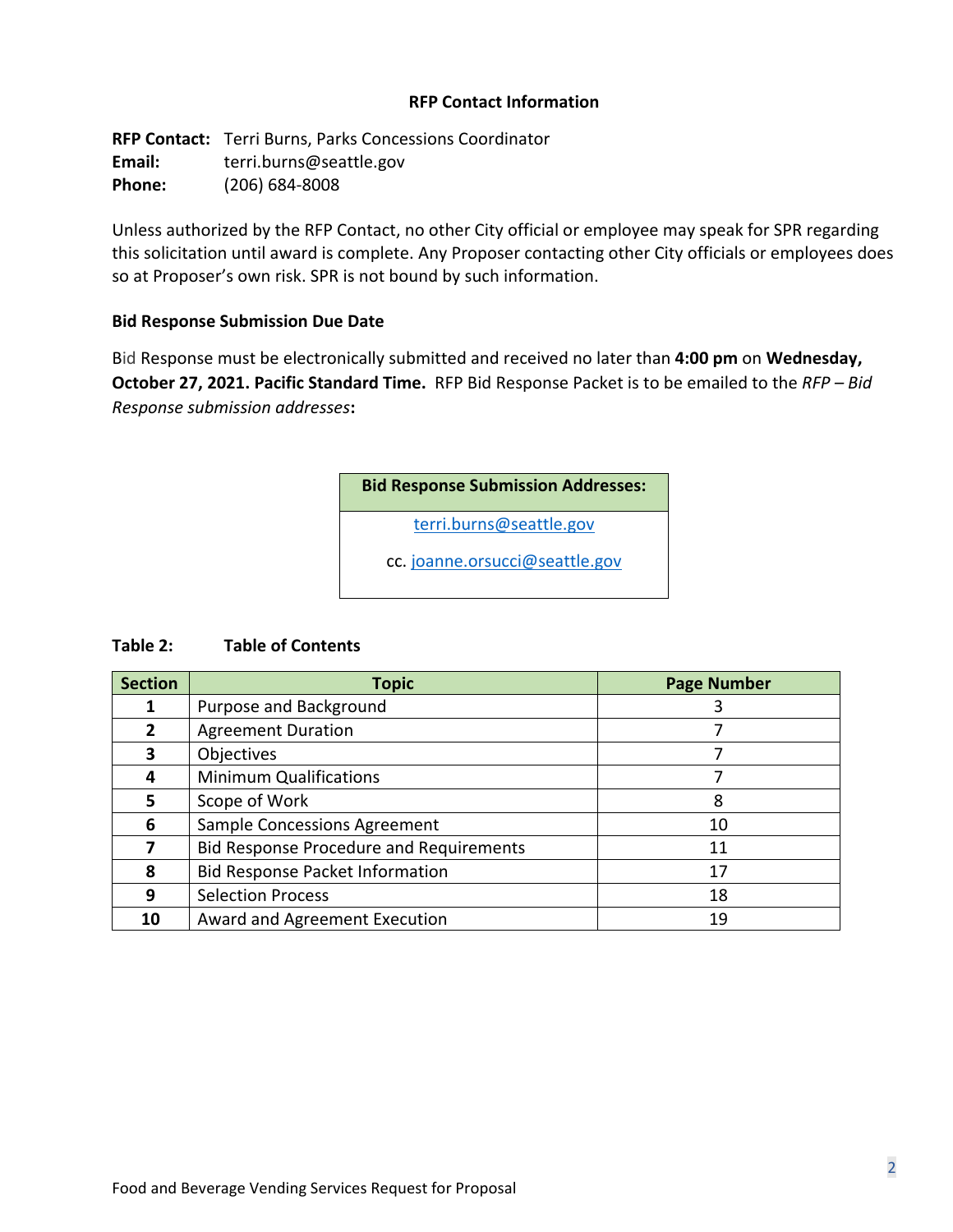## **1. Purpose and Background**

## **A. Purpose**:

The City of Seattle Parks and Recreation Department (SPR) is requesting proposals from qualified firms (proposers) to provide healthy food and beverage vending machine services at designated SPR facilities. SPR invites firms to submit proposals to install, maintain, operate and service food and beverage vending machines without cost to the Department. SPR will select the proposer who best demonstrates the ability to provide healthy, affordable, safe, and reliable food and beverage vending machine services to SPR patrons and employees while paying reasonable concession fees. The agreement period will be for five years and may be extended for an additional five-year term.

#### **B. Background**

SPR is committed to providing healthy food and beverage choices to park guests and their employees. To aid potential firms with understanding our organization's values and goals, SPR has developed the following statements:

#### **Vision:**

Healthy people, healthy environment, financial stability, and strong community.

#### **Mission:**

Seattle Parks and Recreation provides welcoming and safe opportunities to play, learn, contemplate, build community, and promote responsible stewardship of the land.

### **Core Values:**

Equity, access, opportunity, and sustainability.

#### **SPR Concession Policy**

It is the policy of SPR to provide, as appropriate and feasible, concession amenities and activities at our parks and facilities so that our park users' overall recreation experience is enhanced and enjoyable. To that end, concession opportunities shall be conducted in an open and inclusive process that is consistent with SPR's existing policies for concessions and request for proposals (Reference Operating Policies and Procedures Number 060-P3.9.1 and Number 060 P.3.9.1.1). Copies of these procedures can be furnished upon request.

#### **Healthy Vending**

Access to affordable, healthy, sustainable, and culturally appropriate food is a social justice issue. City of Seattle Healthy Vending Ordinance No. 124128 was adopted in 2013. The ordinance requires that any concessionaire that operates a food and/or beverage vending machine on City property shall stock 50 percent of the items within each machine with items that meet the "Healthiest" or "Healthier" product selection criteria adopted by Seattle King County Board of Health in the *King County Healthy Vending Guidelines* and shall clearly label such items to inform consumers that such item meet the guidelines. Please see **Addendum 1 –Healthy Vending on City Property Ordinance No. 124128**. These guidelines established nutritional and portions size standards for food and beverage vending sold on City Property.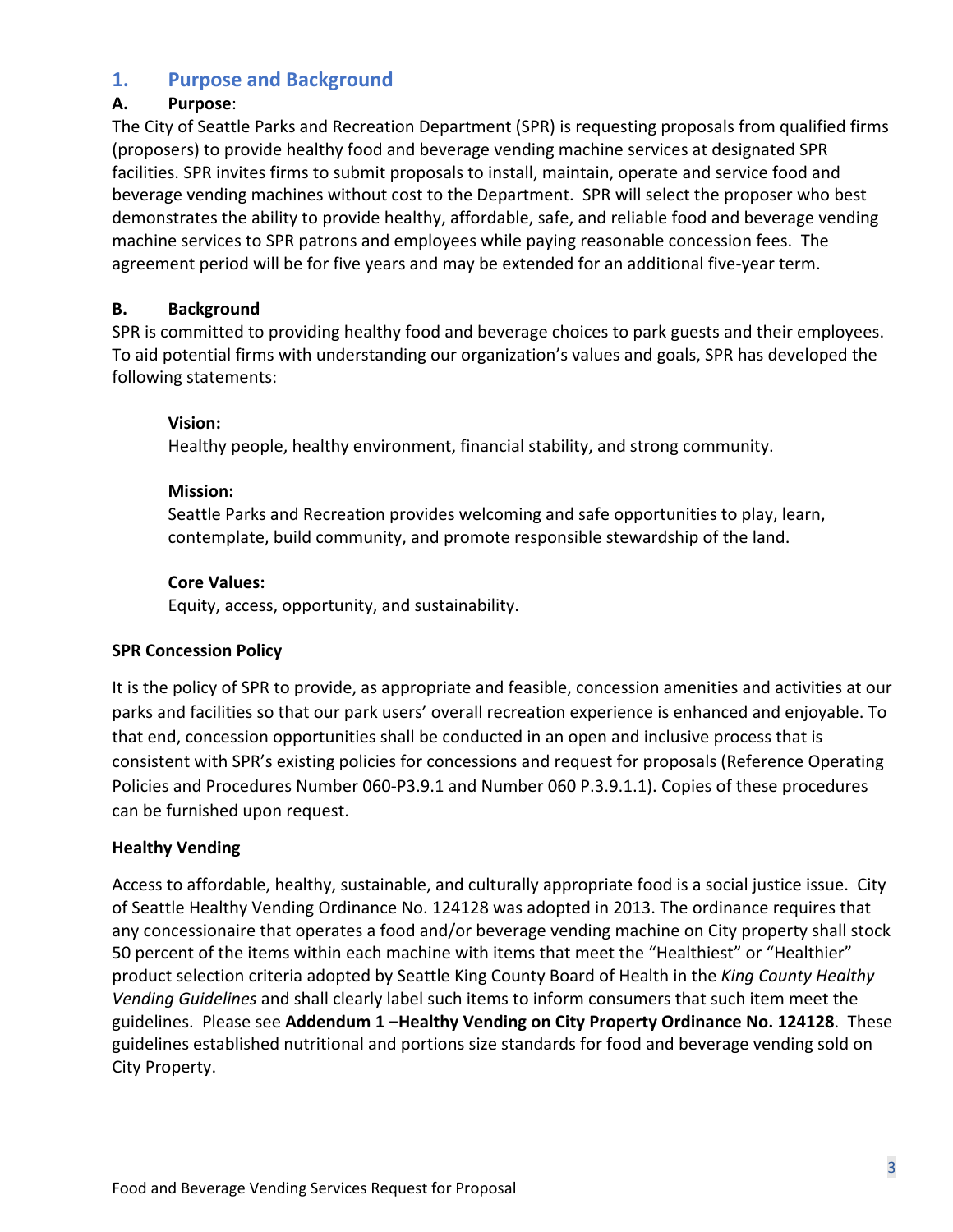SPR seeks proposals from qualified firms that can provide a variety of food and beverage choices that shall stock 100 percent of the items within each machine with items that meet either the "Healthiest" or "Healthier" product selection criteria adopted by Seattle King County Board of Health.

#### **Current Agreement:**

SPR's current long-term food and beverage vending machine service agreement is with Compass Group USA Inc. D/B/A Canteen. The current agreement with Canteen will expire on January 31, 2022.

#### **Vending Machine Sales, Revenue and Locations:**

The following tables summarizes SPR vending machine sales, gross sales, locations, and number of machines per location, and type of products sold for 2018 and 2019 and a table summarizing SPR annual vending commission to SPR from 2016 – 2020. 2020 annual vending commission reflects lower than average revenue due to COVID-19 facilities closures.

# **Annual Vending Sales Commission Paid to SPR 2016 - 2020**

| Year  | <b>Commissions</b> |
|-------|--------------------|
| 2016  | \$38,885           |
| 2017  | \$42,378           |
| 2018  | \$41,852           |
| 2019  | \$43,242           |
| 2020* | \$15,671           |

**\*2020 annual vending commission reflects lower than average revenue due to COVID-19 facilities closures.**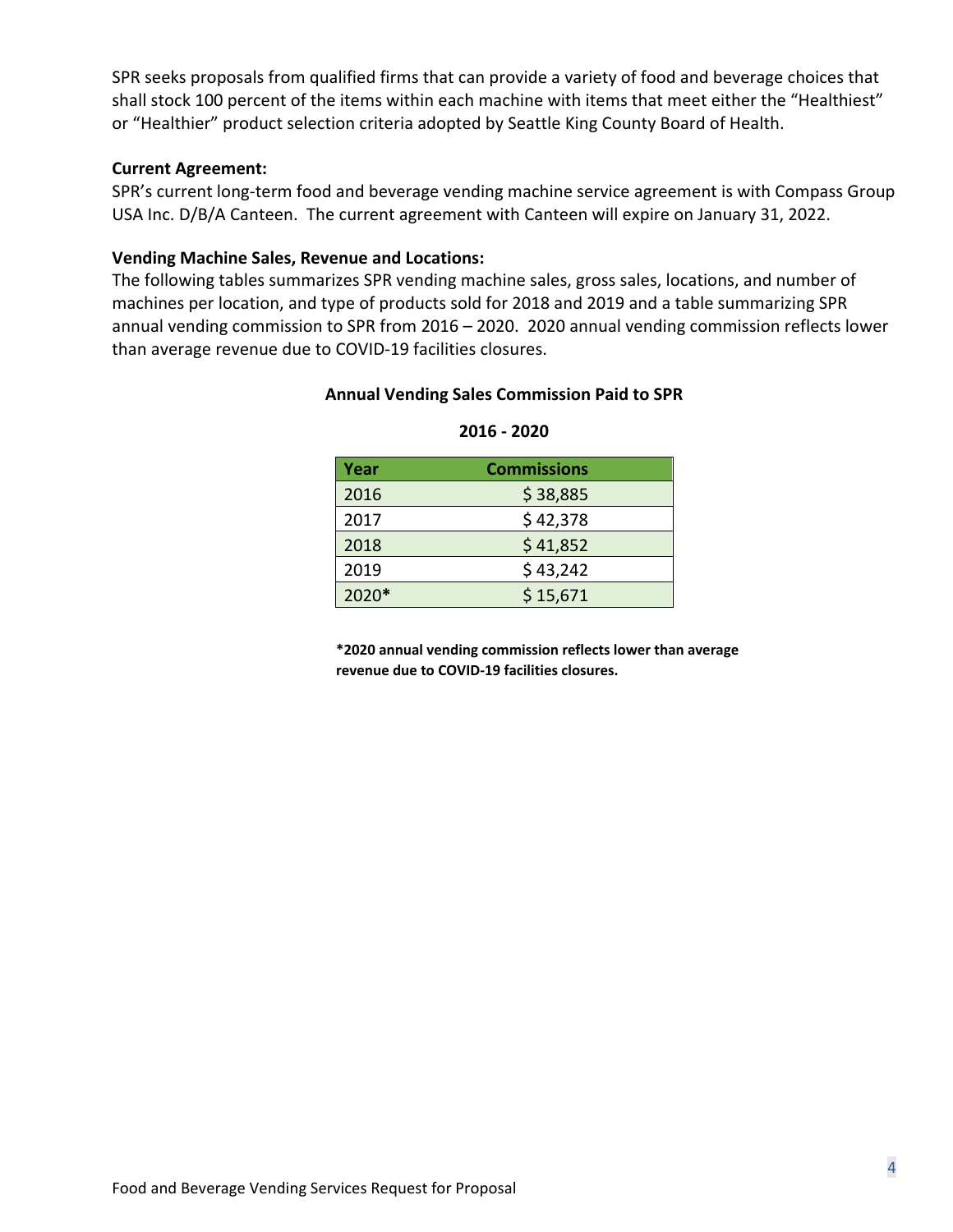# **2018 and 2019 Vending Volume for Food**

| Food                | 2018   | 2019   |
|---------------------|--------|--------|
| <b>Cereal Bar</b>   | 1,815  | 1,984  |
| Chips               | 31,617 | 25,098 |
| Cookies             | 664    | 1,781  |
| Crackers            | 8,345  | 7,998  |
| <b>Fruit Snack</b>  | 15,213 | 11,230 |
| Granola Bars        | 3,850  | 2,973  |
| Jerky               | 2,724  | 2,919  |
| Nuts                | 2,024  | 2,686  |
| Misc.               | 146    | 11     |
| Pop Tarts           | 5,019  | 4,960  |
| Pretzels            | 2,408  | 2,494  |
| <b>Rice Krispee</b> | 5,355  | 3,849  |
| <b>Savory Mixes</b> | 4,991  | 4,567  |
| <b>Trail Mixes</b>  | 167    | 489    |
| Total               | 84,338 | 73,039 |

## **2018 and 2019 Vending Volume for Beverage**

| <b>Beverages</b>         | 2018   | 2019   |
|--------------------------|--------|--------|
| <b>Isotonic</b>          | 2,331  | 1,554  |
| Juice                    | 2,724  | 1,610  |
| Soda - Diet              | 18,979 | 17,593 |
| Soda - Natural           | O      | 1,885  |
| Soda - Reg               | 1,834  | 1,757  |
| Tea                      | 45     | 21     |
| Water - Reg              | 7,173  | 7,490  |
| Water - Flavored         | 11     | O      |
| <b>Water - Sparkling</b> | 320    | 95     |
| Water - Vitamin          | 5,062  | 7,210  |
| <b>Total</b>             | 38.479 | 39,215 |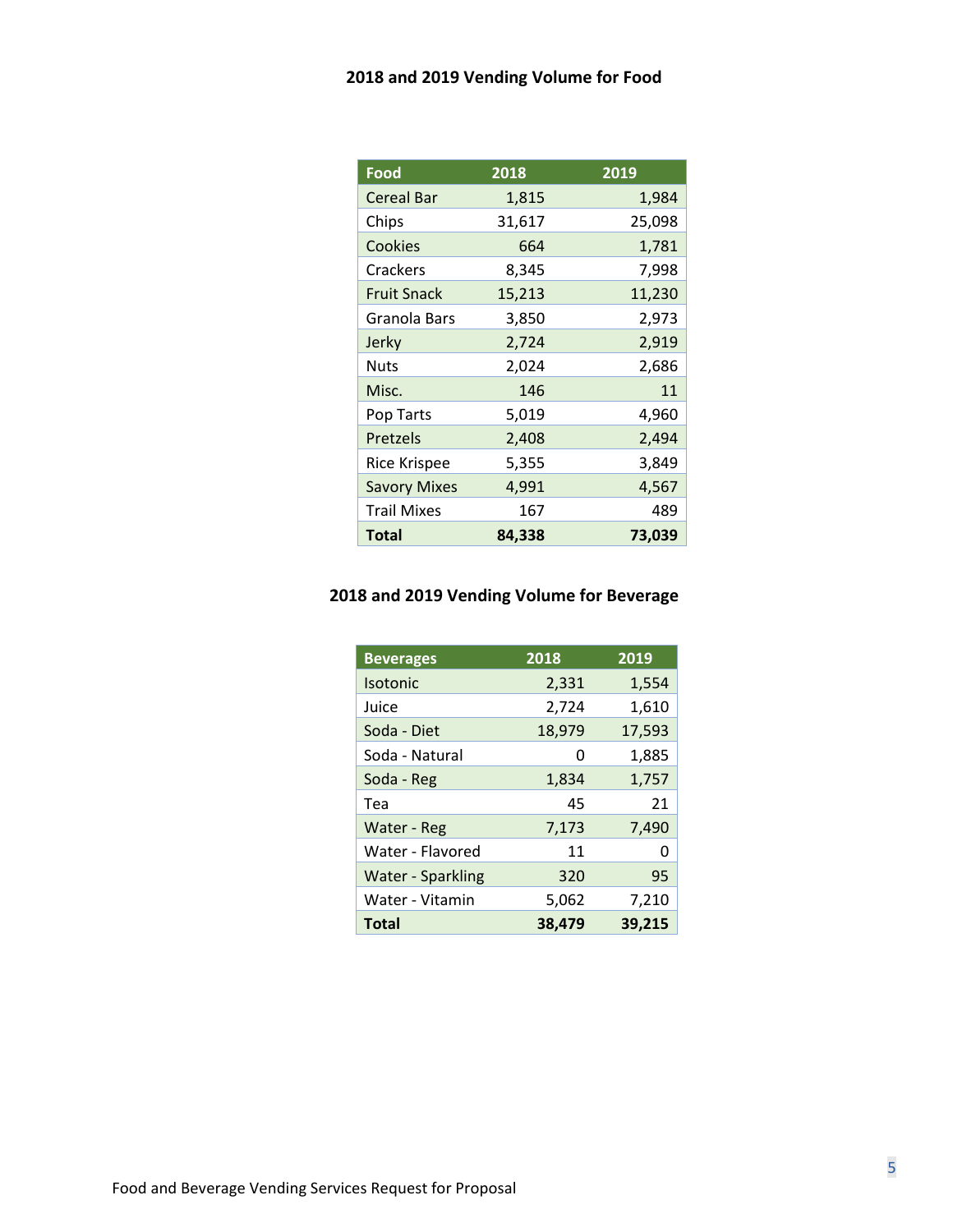| <b>LOCATION</b>        | 2018 Sales    |                          | 2019 Sales | <b>BEV</b>   | <b>SNACK</b> | <b>Ice Cream</b> |
|------------------------|---------------|--------------------------|------------|--------------|--------------|------------------|
| <b>ALKI</b>            | \$<br>1,626   | $\overline{\mathcal{S}}$ | 1,953      | $\mathbf{1}$ | $\mathbf{1}$ |                  |
| <b>BALLARD CC</b>      | \$<br>2,468   | \$                       | 4,130      | $\mathbf{1}$ | $\mathbf{1}$ |                  |
| <b>BALLARD POOL</b>    | \$<br>3,052   | \$                       | 4,613      | $\mathbf{1}$ |              |                  |
| <b>BITTERLAKE</b>      | \$<br>4,287   | \$                       | 6,572      | $\mathbf{1}$ | $\mathbf{1}$ |                  |
| <b>DELRIDGE</b>        | \$<br>5,490   | \$                       | 4,157      | $\mathbf{1}$ | $\mathbf{1}$ | $\mathbf{1}$     |
| <b>DENSMORE</b>        | \$<br>1,458   | \$                       |            | $\mathbf 0$  | $\mathbf{O}$ |                  |
| <b>DEXTER</b>          | \$<br>1,643   | \$                       | 2,114      | $\mathbf{1}$ | $\mathbf{1}$ |                  |
| <b>GARFIELD</b>        | \$<br>4,148   | \$                       | 3,539      | $\mathbf{1}$ | $\mathbf{1}$ |                  |
| <b>GENESSEE</b>        | \$<br>484     | $\varsigma$              | 728        | $\mathbf{1}$ |              |                  |
| <b>GREEN LAKE</b>      | \$<br>5,853   | \$                       | 8,274      | $\mathbf{1}$ | $\mathbf{1}$ |                  |
| <b>HIAWATHA</b>        | \$<br>3,422   | \$                       | 3,040      | $\mathbf{1}$ | $\mathbf{1}$ |                  |
| HIGH POINT.            | \$<br>3,493   | \$                       | 3,593      | $\mathbf{1}$ | $\mathbf{1}$ |                  |
| <b>HORTICULTURE</b>    | \$<br>1,773   | $\varsigma$              | 2,353      | $\mathbf{1}$ | $\mathbf{1}$ |                  |
| <b>IDCC</b>            | \$<br>656     | \$                       | 1,480      | $\mathbf{1}$ | $\mathbf{1}$ |                  |
| <b>JEFFERSON</b>       | \$<br>8,023   | \$                       | 6,851      | $\mathbf{1}$ | $\mathbf{1}$ |                  |
| <b>LOYAL HEIGHTS</b>   | \$<br>2,671   | \$                       | 2,911      | $\mathbf{1}$ | $\mathbf{1}$ |                  |
| <b>MADISON POOL</b>    | \$<br>6,040   | $\varsigma$              | 2,412      | $\mathbf{1}$ | $\mathbf{1}$ |                  |
| <b>MAGNOLIA</b>        | \$<br>4,127   | \$                       | 4,730      | $\mathbf{1}$ | $\mathbf{1}$ |                  |
| <b>MDWBRK COMM</b>     | \$<br>11,266  | \$                       | 7,758      | $\mathbf{1}$ | $\mathbf{1}$ |                  |
| <b>MEDGAR EVERS</b>    | \$<br>6,217   | \$                       | 565        | $\mathbf{1}$ | $\mathbf{1}$ |                  |
| <b>MILLER</b>          | \$<br>4,752   | \$                       | 4,122      | $\mathbf{1}$ | $\mathbf{1}$ |                  |
| <b>MONTLAKE</b>        | \$<br>4,225   | \$                       | 5,086      | $\mathbf{1}$ | $\mathbf{1}$ |                  |
| <b>MOUNGER</b>         | \$<br>3,192   | $\varsigma$              | 4,175      |              | $\mathbf{1}$ |                  |
| <b>NORTHGATE</b>       | \$<br>388     | \$                       | 3,622      | $\mathbf{1}$ | $\mathbf{1}$ |                  |
| <b>QN ANNE CC</b>      | \$<br>7,366   | \$                       | 7,218      | $\mathbf{1}$ | $\mathbf{1}$ |                  |
| <b>QUEEN ANNE POOL</b> | \$<br>3,961   | \$                       | 4,133      | $\mathbf{1}$ | $\mathbf{1}$ |                  |
| <b>RAINIER</b>         | \$<br>6,899   | \$                       | 6,986      | $\mathbf{1}$ | $\mathbf{1}$ |                  |
| <b>RAINIER BEACH</b>   | \$<br>22,695  | \$                       | 20,392     | $\mathbf{1}$ | $\mathbf{1}$ |                  |
| RAVENNA-ECKSTEIN       | \$<br>3,174   | \$                       | 4,124      | $\mathbf{1}$ | $\mathbf{1}$ |                  |
| <b>RDA BLDG/EBOP</b>   | \$<br>1,511   | \$                       | 1,908      | $\mathbf{1}$ | $\mathbf{1}$ |                  |
| <b>SAND PT YMCA</b>    | \$<br>2,162   | \$                       | 2,754      | $\mathbf{1}$ | $\mathbf{1}$ |                  |
| SLU - BLDG 2           | \$<br>1,039   | \$                       | 1,271      | $\mathbf{1}$ | $\mathbf{1}$ |                  |
| <b>SOUTH PK</b>        | \$<br>7,022   | \$                       | 7,223      | $\mathbf{1}$ | $\mathbf{1}$ |                  |
| <b>SW COMM CTR</b>     | \$<br>11,040  | \$                       | 10,115     | $\mathbf{1}$ | $\mathbf{1}$ |                  |
| <b>VAN ASSELT</b>      | \$<br>5,307   | \$                       | 6,520      | $\mathbf{1}$ | $\mathbf{1}$ |                  |
| <b>WESTBRIDGE</b>      | \$<br>3,454   | \$                       | 3,208      | $\mathbf{1}$ | $\mathbf{1}$ |                  |
| <b>YESLER</b>          | \$<br>4,416   | \$                       | 5,912      | $\mathbf{1}$ | $\mathbf{1}$ |                  |
| <b>Total Sales</b>     | \$<br>170,795 | \$                       | 170,540    | 35           | 34           | $\mathbf{1}$     |

**2018 and 2019 Annual Gross Sale & Number of machines per location**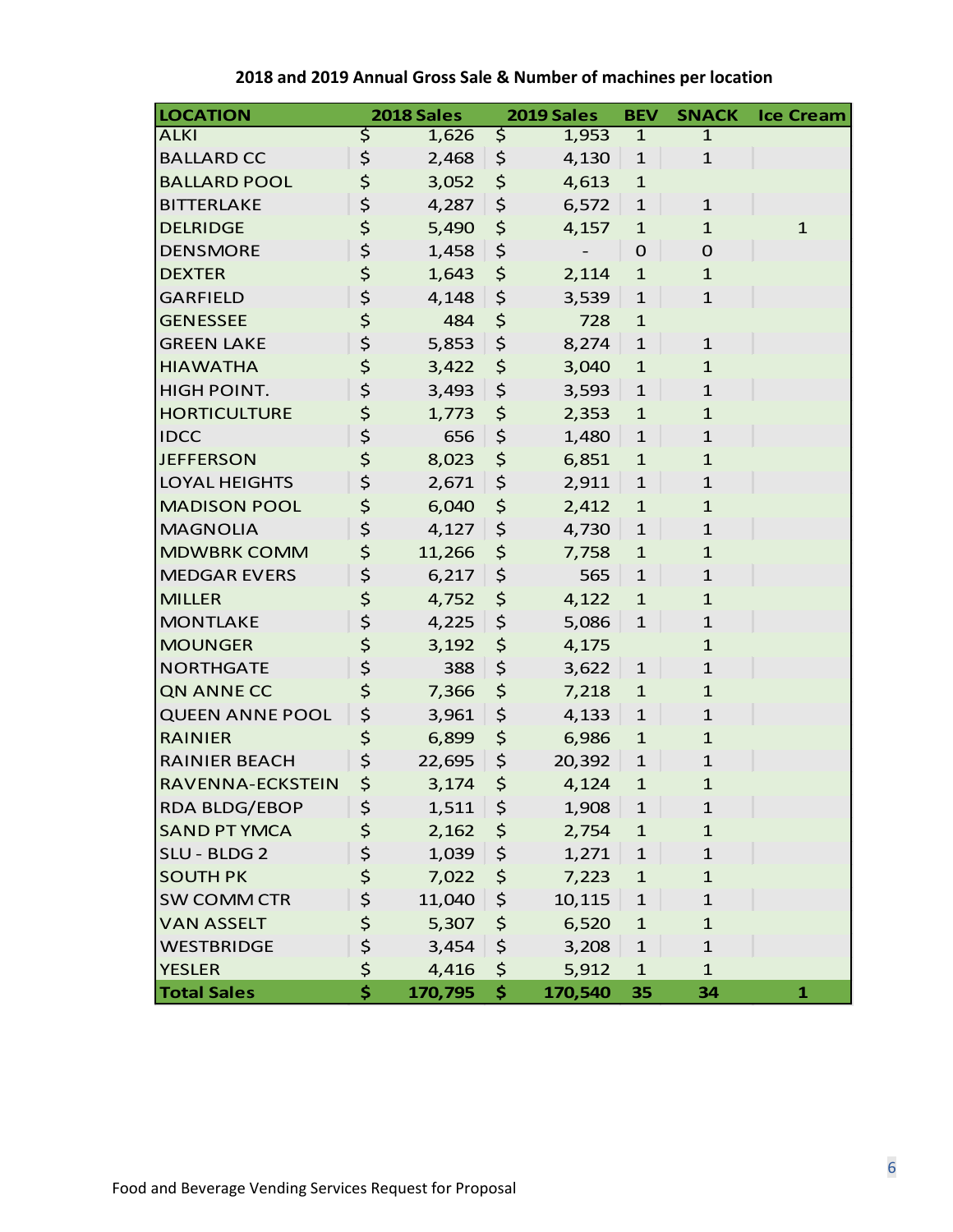## **2. Agreement Duration**

SPR will enter into a five-year concession agreement with an optional second term extension of five years if both parties agree to extend. SPR is required to legislate the five-year concession agreement through Seattle City Council and obtain approval from the Mayor. If the long-term agreement is not legislated prior to February 1, 2022, SPR will enter into a one-year agreement with the successful proposer that will begin on February 1, 2022, and expire when the long-term agreement is executed.

## **3. Objectives**

Through this RFP process, SPR expects to identify a proposer who provides a skilled and highly qualified team capable of successfully offering:

- **A.** Provide a wide variety of food and beverages vending items that meets or exceed the *King County Healthy Vending Guidelines* standard of "Healthiest" or "Healthier" that are reasonably priced.
- **B.** Provide culturally relevant food and beverages reflecting diverse cultures, races, and communities in Seattle.
- **C.** Quality and reliable vending machines that are of recent manufacture, meet ADA requirements, meet or exceed Energy Star standards, and that enhance the user experience.
- **D.** Provide consistent, high-quality vending service in SPR facilities with reasonable service schedule and response time to mechanical issues.
- **E.** Provide excellent customer service to SPR patron and employees.
- **F.** Provide refunds to customers that are accurate and timely.
- **G.** Has experience providing food and vending machine sales and service relative in size to the scope of work outlined in this RFP.
- **H.** Can provide references that affirm quality service of similar volume at other locations in the local vicinity (King, Pierce, Snohomish counties)

## **4. Minimum Qualifications**

Minimum qualifications are required for a Proposer to be eligible to submit a Bid Response. Your Bid Response must address the minimum qualifications and demonstrate how you meet them. Those that are not responsive to these qualifications shall be rejected by SPR without further consideration.

### **Successful Proposers to this RFP must be able to meet or exceed the following minimum qualifications:**

- **A.** A minimum of five (5) years' experience providing vending machine sales and service to a variety of locations that is relative in size to the scope of works outlined in this RFP.
- **B.** Minimum bid of 25% of adjusted gross sales with an annual minimum revenue of \$25,000 to SPR.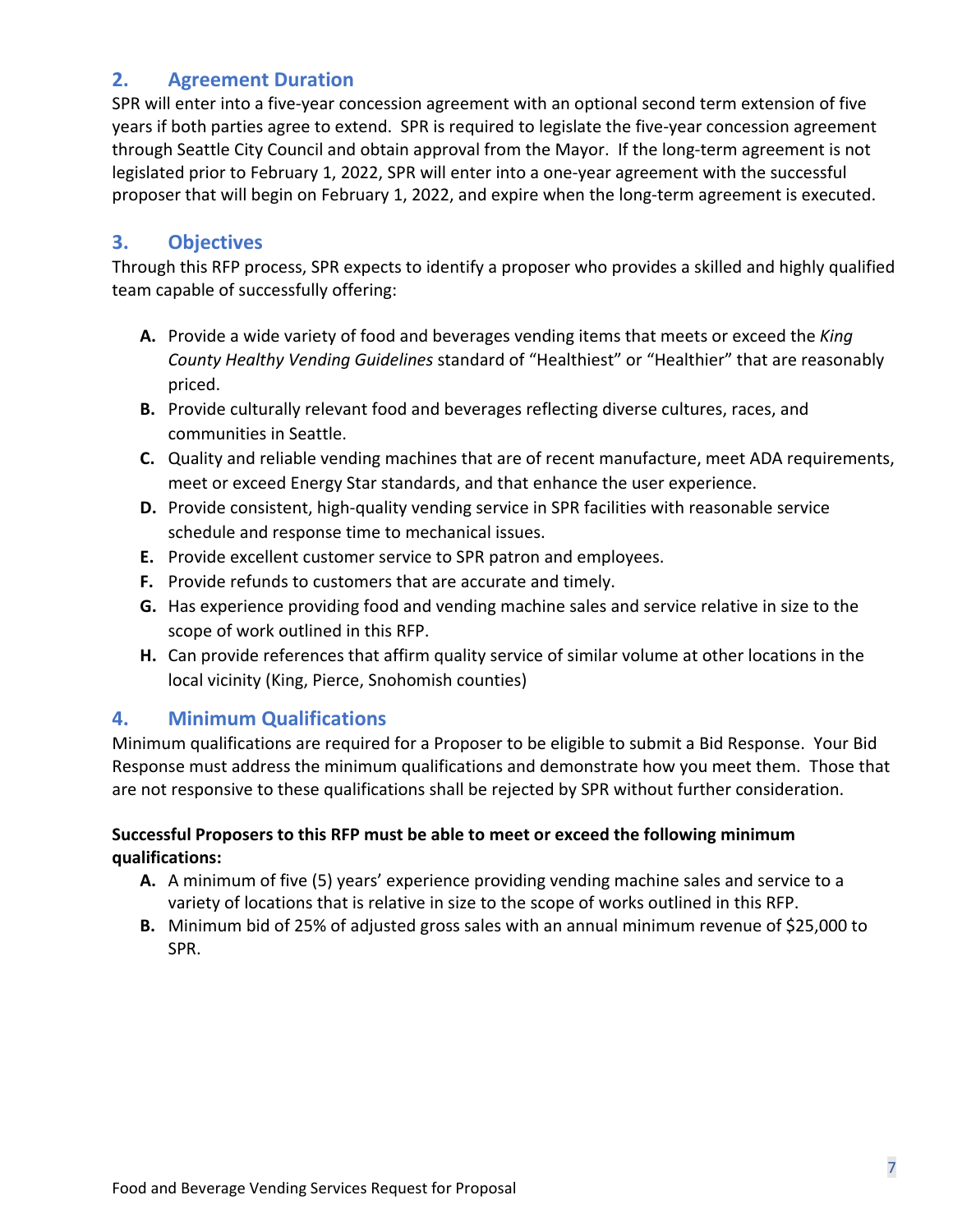## **5. Scope of Work**

SPR is seeking Bid Responses from qualified firms interested in supplying healthy food and beverage vending machine services. It is SPR intent to enter an agreement with the successful proposer for a five-year period. With mutual agreement between SPR and the successful proposer, the agreement may be extended for an additional five-year term.

The successful proposer will be granted the exclusive right to sell food and beverage through vending machines at all SPR location listed in **Addendum 2 – Vending Locations** which includes community centers, teen centers, pools, and administration facilities.

SPR agrees to provide access to existing, currently available electrical service to operate the vending machines. Modifications to the existing electrical service may be performed with approval by SPR Park Engineer. Upon approval, modifications must be permitted and implemented by a licensed electrician, approved by SPR Park Engineer, at the Proposer's sole expense. Electrical construction project must be inspected and approved by SPR at the Concessionaire's Proposer's expense.

SPR reserves right to offer or to grant any third party the right to offer vending products in locations not listed on **Addendum 2 – Vending Locations**. SPR also reserves the right to cancel and remove any locations listed in **Addendum 2 – Vending Locations** by sending written notice thirty days in advance of cancellation.

#### **Vending Services**

Vending services for SPR will require Proposer to furnish the vending machines and the products, fill and repair the machines, remove money from the machines, count and submit monthly sales reports and commission payments to SPR and Washington State Department of Services for the Blind (DSB) based upon products sold as established by machine counters (subject to audit).

The Proposer is responsible to pay SPR commission for all public serving vending machines and pay DSB commission directly for all vending at SPR administrative vending machines. Vending Commission to SPR and DSB will be the same percentage fee established in the RFP Bid Response submitted by the successful proposer.

- **A.** The Proposer will be required to provide monthly accounting statements to SPR. The monthly accounting statement should list the following for each machine:
	- 1. Vending machine location
	- 2. Total monthly gross revenues per machine.
	- 3. Total quantity of each product sold.
	- 4. Commission owed to SPR for each public machine or commission owed to DSB for each administrative machine.
	- 5. Total commission owed to SPR for all public vending machines.
	- 6. Total annual commission paid to SPR.
- **B.** Monthly accounting statements are due by the fifth of the month for the previous month sales. SPR will prepare and send monthly invoices based on the Proposer's monthly sales report. Payment for the monthly invoices will be made to City of Seattle Treasury Department.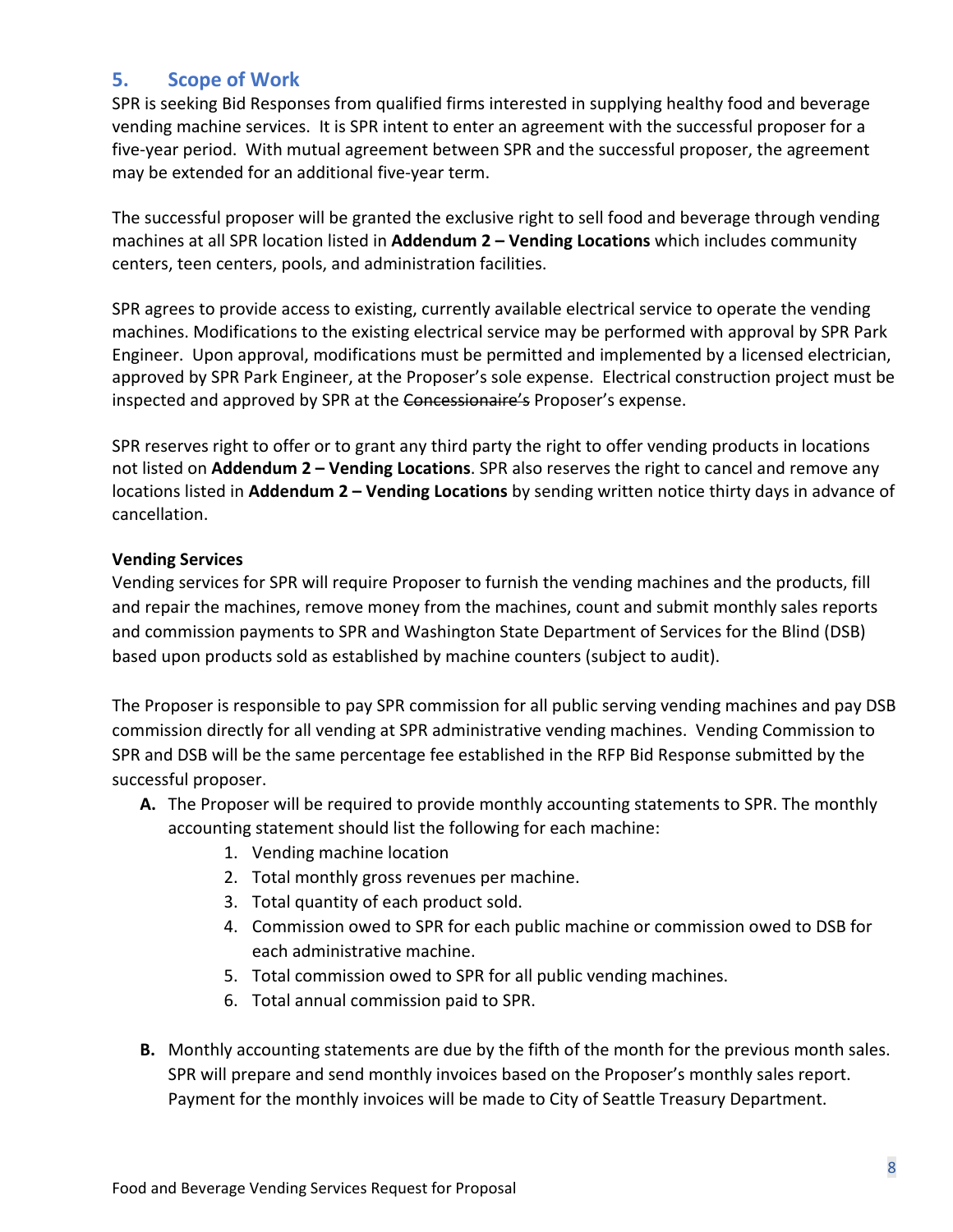- **C.** The Proposer shall indicate in its proposal and on an annual basis by July 1 of each year, a complete list of all vending products available for sale in vending machines. SPR reserves the rights to approve all products placed in a vending machine.
- **D.** All vending machines will be of recent manufacture. SPR reserves the right to request replacement of machine that is deemed, in the opinion of SPR, unsuitable and/or unreliable.
- **E.** All vending machines will be equipped with multiple way to receive payment to include cash and credit/debit.
- **F.** Vending machines provided by the Proposer shall be generic machines and must not identify with a brand or advertise a particular product, brand, or company, except the button to purchase the product can correctly identify the product being purchased.
- **G.** ADA Requirement: All vending machines and associated parts must meet current ADA standards; including but not limited to the requirement for all operable parts to meet the required reach ranges, between 15" and 48" above finish floor.
- **H.** The Proposer shall agree that vending machines may be added or deleted at SPR discretion at any time during the term of the agreement upon 30 days written notice to Proposer. All vending machines will remain the property of the Proposer.
- **I.** All vending machines provided by the Proposer must be plugged into a vending miser (a power saving device) or be Energy Star certified. Upon agreement termination the Proposer is responsible for removing vending machine from the vending miser without damaging the vending miser or SPR property.
- **J.** All vending machines must indicate that it is Energy Star certified or be provided with a vending miser sticker indicating such.
- **K.** Vending machine maintenance and cleaning is the responsibility of the Proposer. Proposer shall clean and service vending machines at least every other week and more frequently if required by SPR.
- **L.** The Proposer shall service vending machines during the hours that SPR facilities are open to the public. SPR will not furnish the Proposer any facility keys.
- **M.** Sales guideline and restrictions:
	- 1. SPR requires that the Proposer stock all SPR vending machines only with food and/or beverage item that meet the requirements for "Healthiest" or "Healthier" product selection criteria adopted by Seattle King County Board of Health in the King County Healthy Vending Guidelines and shall clearly label such items to inform consumers that such item meet the guidelines.
	- 2. Prices, portions and/or retail prices shall be set in the Proposer's response to the RFP, unless modified in writing.
	- 3. Price adjustment: Each year, by July 1<sup>st</sup>, the Proposer may submit a written request to SPR for price increases to reflect inflationary increases that the Proposer absorbs. The Proposer shall document the economic rationale for the proposed increases to the sole satisfaction of SPR. Price increases should align with the Consumer Price Index for All Urban Consumers (CPI-U) for the previous year. Any change to the vending product prices remains subject to Superintendent's approval.
	- 4. Prohibited products and containers: The Proposer shall not offer for sale: tobacco or smoking, vaping, liquor, marijuana, gambling or weapon products, any products that require the purchaser to be over eighteen (18) years of age, any equipment or supplies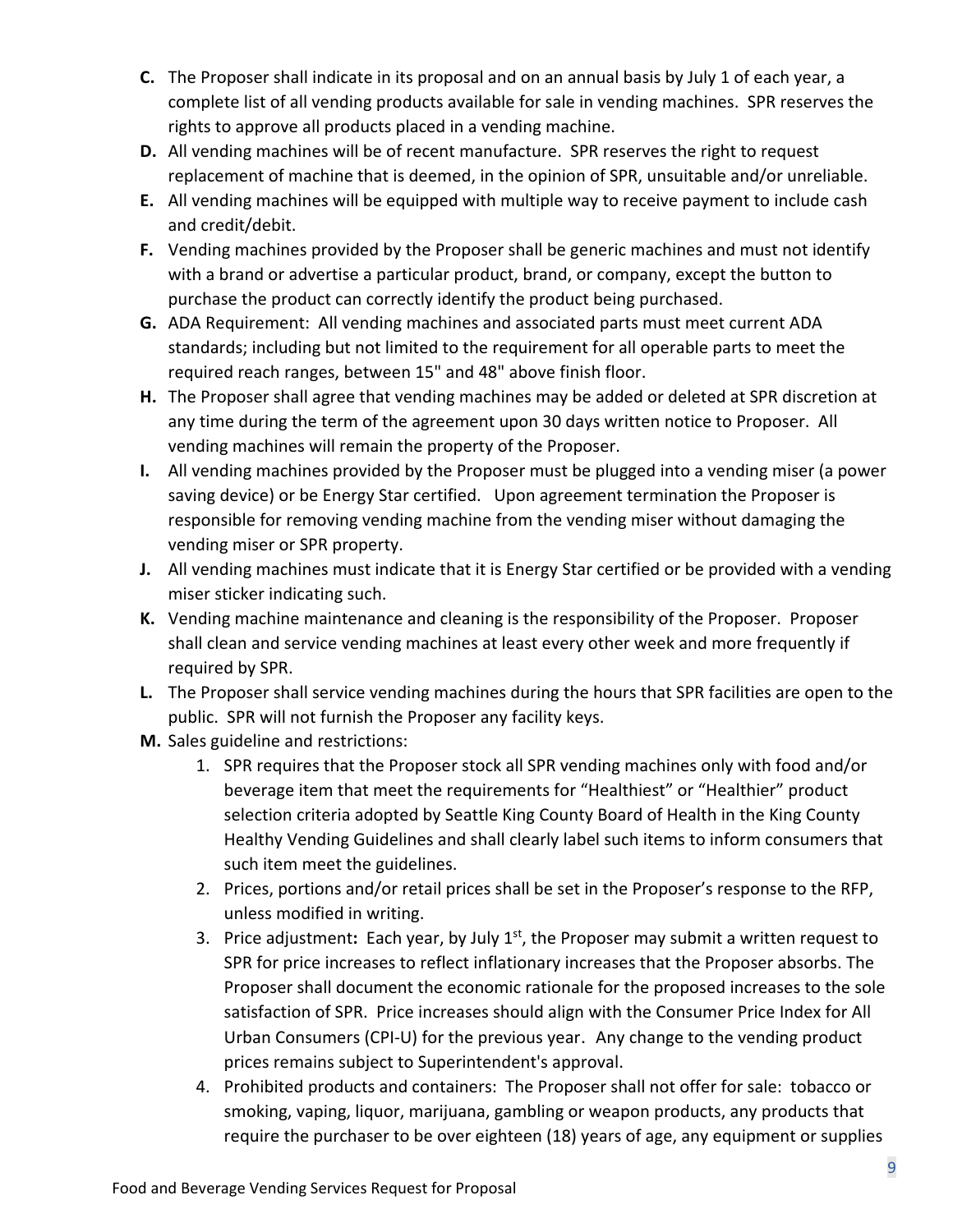for use with the above items, any illegal or over-the-counter drugs, or any products in glass containers. At the Superintendent's sole discretion, other products may be prohibited for sale. This RFP is for vending only of food and beverages for consumption by all ages.

- **N.** Proposer personnel shall, always while on SPR premises, wear employer provided identification that is easily recognizable from ten (10) feet away or less. Such identification shall be acceptable to SPR: Company logo on both shirts and jackets, uniforms, and photo identification badges.
- **O.** The Concessionaire Proposer, its agents, and employees shall render courteous service to the public with a goal of adding to the public use and enjoyment of the Premises. The Concessionaire Proposer shall operate and conduct business in the facilities in a businesslike manner and will not permit any acts or conduct on the part of the Concessionaire Proposer's employees that would be detrimental to SPR's operation of the park or citizen use of the park.
- **P.** The Concessionaire Proposer shall always staff the vending service operation with sufficient, well-trained staff to serve the vending machines in a safe and efficient manner.

### **6. Sample Concession Agreement**

SPR Sample Concession Agreement **(Addendum 3 – Sample Concessions Agreement**).

SPR has provided a sample concession agreement so Proposers can be familiar with the normal SPR agreement terms before submitting a Bid Response. Any questions about the SPR sample concession agreement should be made in advance of submittal.

SPR cannot modify provisions mandated by Federal, State or City law: equal benefits, audit (review of Concessionaire Proposer's records), WMBE, confidentiality, and debarment, or mutual indemnification.

SPR does not intend on engaging in lengthy negotiations and will require the finalization of a concession agreement to reflect the scope, requirements and terms set forth in this RFP. Interested Proposers should familiarize themselves with the entire **Addendum 3 – Sample Concession Agreement** prior to submission of any RFP proposal.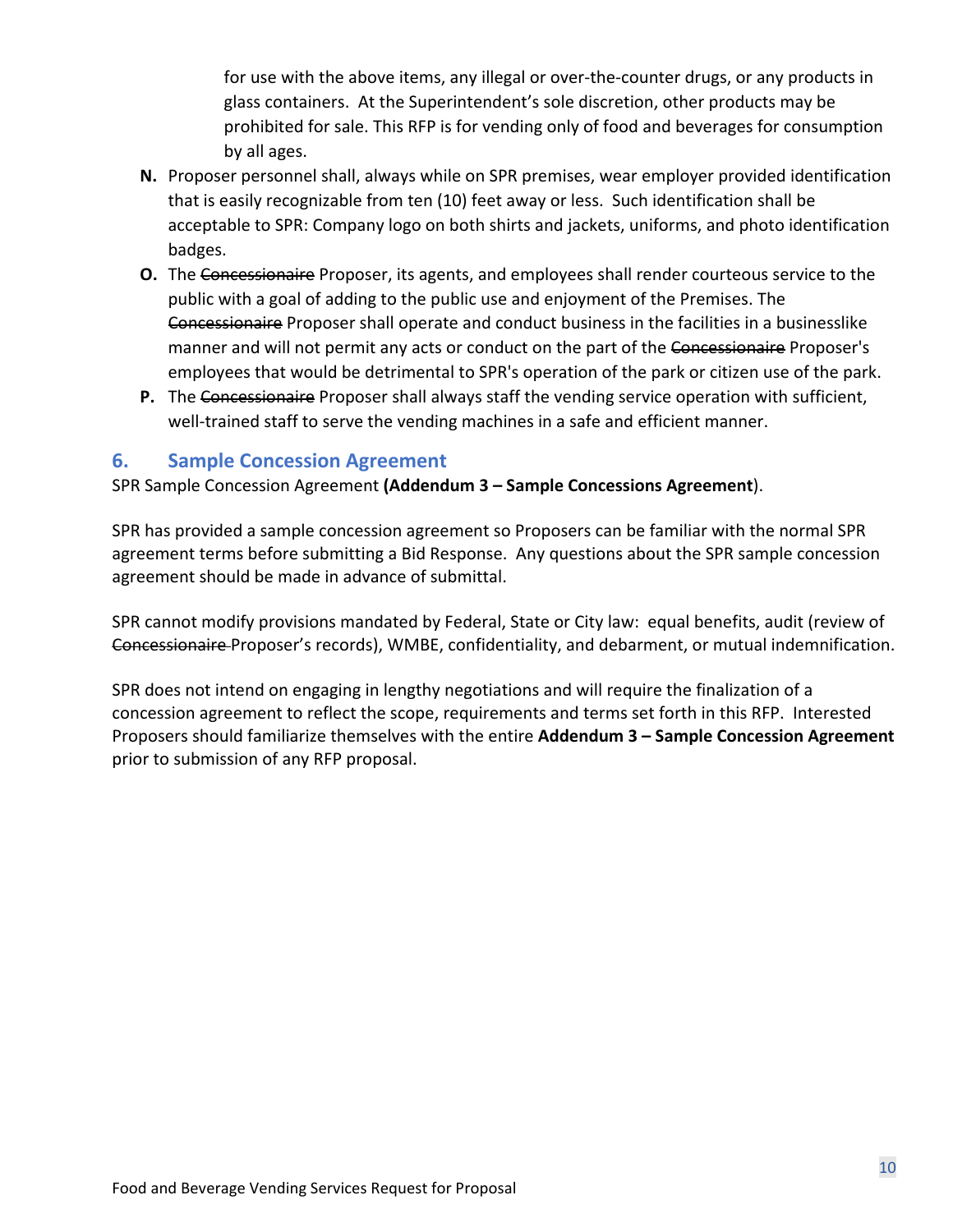## **7. Bid Response Procedures and Requirements**

This section details SPR instructions and requirements for your Bid Response. SPR reserves the right, in its sole discretion, to reject any Proposer's Bid Response that fails to comply with the instructions.

### **A. Registration into the Online Business Directory**

If you have not previously done so, register at: [http://www.seattle.gov/obd.](http://www.seattle.gov/obd) SPR expects all firms to register. Women and minority owned firms are asked to self-identify. For assistance, call 206-684- 0383.

#### **B. Pre-Submittal Conference**

SPR offers an optional pre-proposal conference which will be virtual at the time and date indicated on page 1. Proposers are highly encouraged to attend but not required to attend to be eligible to submit a Bid Response. The meeting answers questions about the solicitation and clarify issues. This also allows Proposers to raise concerns. Failure to raise concerns over any issues at this opportunity will be a consideration in any protest filed regarding such items known as of this pre-proposal conference.

When it is time, join the WebEx meeting click the green box:

[Join meeting](https://seattle.webex.com/seattle/j.php?MTID=m6a6f390209ddd34d325676ecaf311f5a)

| Join from meeting link                                  | https://seattle.webex.com/seattle/j.php?MTI<br>D=m6a6f390209ddd34d325676ecaf311f5a                    |
|---------------------------------------------------------|-------------------------------------------------------------------------------------------------------|
| Join from a meeting number (access code)                | <b>Meeting Number: 1469 93 9342</b><br>Meeting Password: PAmBguMi842                                  |
| Join from a mobile device                               | +1-206-207-1700,,1469939342##<br>United States Toll (Seattle)                                         |
|                                                         | +1-408-418-9388,,1469939342##<br><b>United States Toll</b>                                            |
| Join by phone                                           | Seattle: 1-206-207-1700,<br>Access Code: 187 322 2025                                                 |
|                                                         | United States 1-408-418-9388<br>Access Code: 187 322 2026                                             |
| Join from a video conferencing system or<br>application | Dial 1873222026@seattle.webex.com<br>You can also dial 173.243.2.68 and enter<br>your meeting number. |

#### **More ways to join Pre-Submittal Conference:**

#### **C. Questions and SPR method to respond**

All questions regarding this RFP must be submitted in writing and submitted via email to the RFP Contact email listed on page 2. Proposers may email questions to the RFP Contact until the deadline stated on page 1. Failure to request clarification of any inadequacy, omission, or conflict will not relieve the Proposer of responsibilities under any subsequent agreement. SPR will provide a response to all questions through an addendum and posted on SPR website by the deadline stated on page 1. It is the responsibility of the interested Proposer to assure they receive responses to questions if any are issued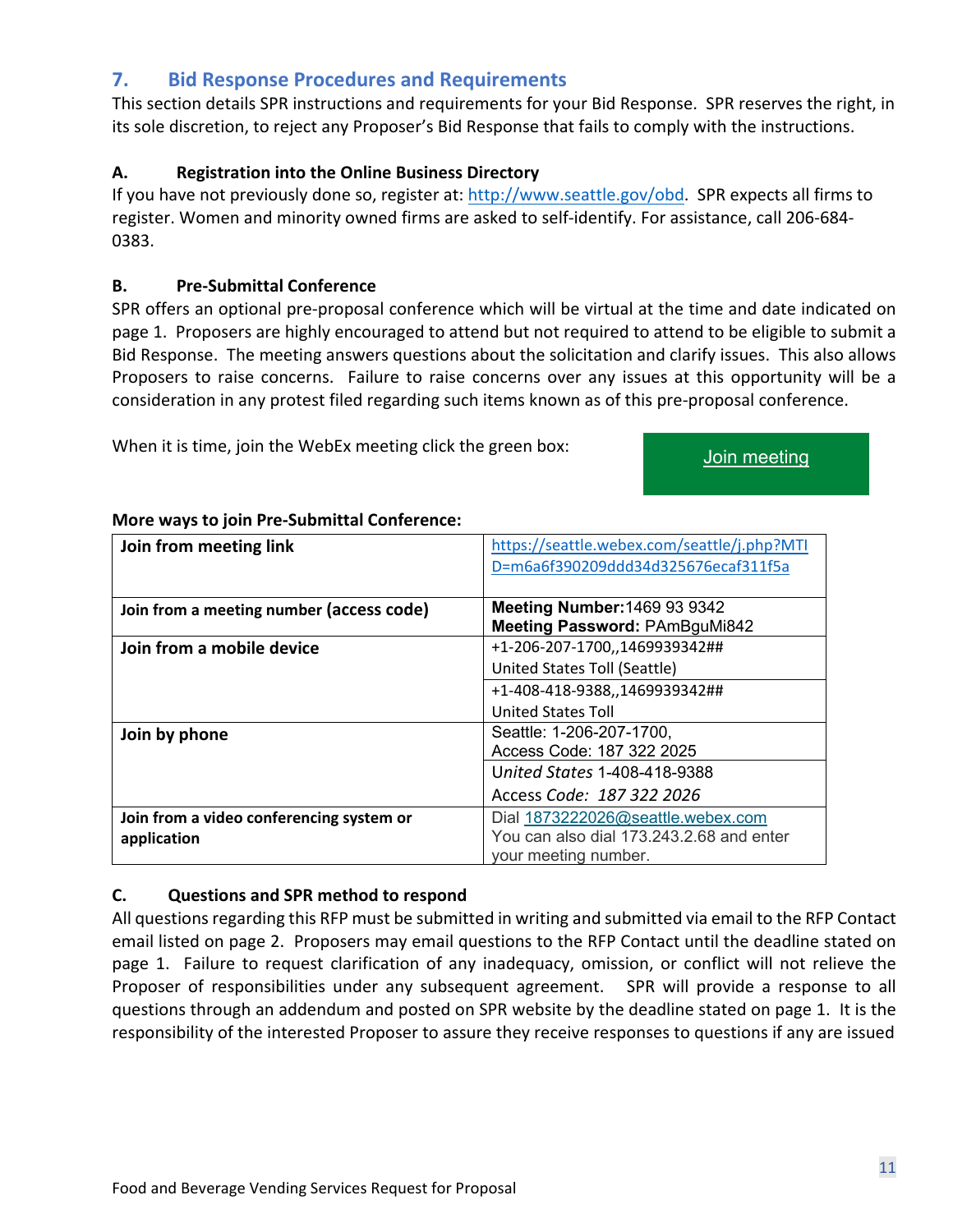### **D. Changes to the RFP**

SPR may make changes to this RFP if, in the sole judgment of SPR, the change will not compromise SPR's objectives in this solicitation. Any change to this RFP will be made by formal written addendum issued by SPR and shall become part of this RFP.

### **E. Receiving Addenda and/or Question and Answers**

It is the obligation and responsibility of the Proposer to learn of addenda, responses, or notices issued by SPR. Some third-party services independently post SPR solicitations on their websites. SPR does not guarantee that such services have accurately provided all the information published by SPR.

All Bid Responses sent to SPR may be considered compliant with or without specific confirmation from the Proposer that all addenda were received and incorporated into your Bid Response. However, SPR reserves the right to reject any Bid Response that does not fully incorporate addenda that is critical to the RFP review.

### **F. Proposal Submittal**

- RFP-Bid Responses must be received by SPR no later than the date and time on page 1 in the RFP Schedule except as revised by addenda**.**
- The Proposer has full responsibility to ensure the RFP Bid Responses arrives at SPR within the deadline. RFP Bid Response delivered after the deadline may be rejected unless waived as immaterial by SPR given specific fact-based circumstances
- All pages are to be numbered sequentially, and closely follow the requested formats**.**
- Page limits to the Bid Response are as follows**:**
	- o Section B Mandatory Letter of Interest and Minimum Qualifications maximum limit of two (2) pages typed and formatted to letter size (8.5" x 11") paper.

#### **G. Electronic Submittals**

SPR allows and will only accept an electronically submitted Bid Response.

- The Bid Response is to be e-mailed to the RFP Contact (see page 2), by the Bid deadline listed in the Table 1 - RFP Schedule on Page 1 or as otherwise amended.
- Title the e-mail as follows so that it will not be lost in an e-mail stream. **Healthy Food and Beverage Vending Machine Services RFP Bid (INSERT YOUR COMPANY NAME**).
- Any risks associated with an electronic submittal are borne by the Proposer.
- SPR's e-mail system will typically allow documents up to 20 Megabytes.

#### **H. Proposer Responsibility to Provide Full Response**

It is the Proposer's responsibility to respond in a manner that does not require interpretation or clarification by SPR. The Proposer is to provide all requested materials, forms, and information. The Proposer is to ensure the materials submitted properly and accurately reflect the Proposer's offering. During scoring and evaluation (prior to interviews if any), SPR will rely upon the submitted materials and shall not accept materials from the Proposer after the Bid Response deadline; this does not limit SPR's right to consider additional information (such as references that are not provided by the Proposer but are known to SPR, or past City or SPR experience with the Proposers business), or to seek clarifications as needed.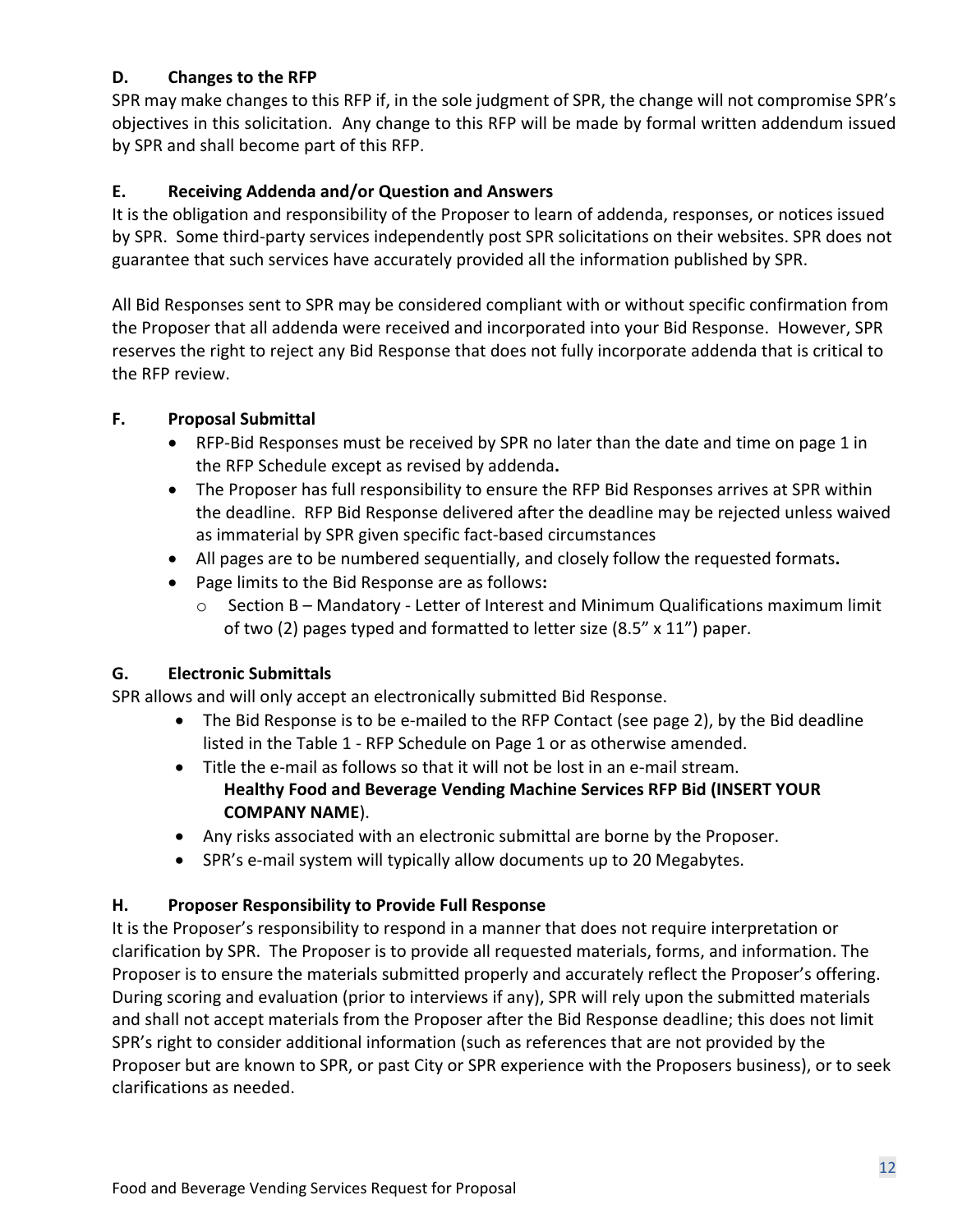### **I. Prohibited Contacts**

Proposers shall not interfere in any way to discourage other potential and/or prospective proposers from proposing or considering a proposal process. Prohibited contacts includes but is not limited to any contact, whether direct or indirect (i.e., in writing, by phone, email or other, and by the Proposer or another person acting on behalf of the Proposer) to a likely firm or individual that may discourage or limit competition. If such activity is evidenced to the satisfaction and in sole discretion of SPR, the Proposer that initiates such contacts may be rejected from the process.

#### **J. License and Business Tax Requirements**

The Proposer must meet all applicable licensing requirements immediately after agreement award or the SPR may reject the Proposer. Companies must license, report, and pay revenue taxes for the Washington State Business License (UBI#) and Seattle Business License, if required by law. Carefully consider those costs before submitting a proposal.

### **Seattle Business Licensing and associated taxes**

- **i.** If you have a "physical nexus" in the City, you must obtain a Seattle Business License and pay all taxes due before the agreement can be signed.
- **ii.** A "physical nexus" means you have physical presence, such as: a building/facility/employee(s) in Seattle, you make sales trips into Seattle, your own company drives into Seattle for product deliveries, and/or you conduct service work in Seattle (repair, installation, service, maintenance work, on-site consulting, etc.).
- **iii.** Provided in the Bid Response Packet is a Proposer Questionnaire, and it will ask you to specify if you have "physical nexus".
- **iv.** All costs for any licenses, permits and Seattle Business License taxes owed shall be borne by the Proposer.
- **v.** The apparent successful Proposer must immediately obtain a Seattle Business license and ensure all City taxes are current, unless exempted by City Code due to reasons such as no physical nexus. Failure to do so will cause rejection of the Bid Response.
- **vi.** The City of Seattle Application for a Business License and additional licensing information can be found this page here:<http://www.seattle.gov/licenses/get-a-business-license>
- **vii.** You can find Seattle Business License Application help here: [http:/www.seattle.gov/licenses/get-a-business-license/license-application-help](http://www.seattle.gov/licenses/get-a-business-license/license-application-help)
- **viii.** Self-Filing You can pay your license and taxes on-line using a credit card [www.seattle.gov/self/](https://seattlegov-my.sharepoint.com/personal/terri_burns_seattle_gov/Documents/www.seattle.gov/self/)
- **ix.** For questions and assistance, call the Revenue and Consumer Protection (RCP) office which issues business licenses and enforces licensing requirements. The general e-mail is rca@seattle.gov. The main phone is 206-684-8484.
- **x.** The City of Seattle Licensing website is<http://www.seattle.gov/licenses>
- **xi.** If a business has extraordinary balances due on their account that would cause undue hardship to the business, the business can contact the License and Tax Administration office at [tax@seattle.gov](mailto:tax@seattle.gov) to request additional assistance.
- **xii.** Those holding a City of Seattle Business license may be required to report and pay revenue taxes to the City. Such costs should be carefully considered by the Proposer prior to submitting your Bid Response.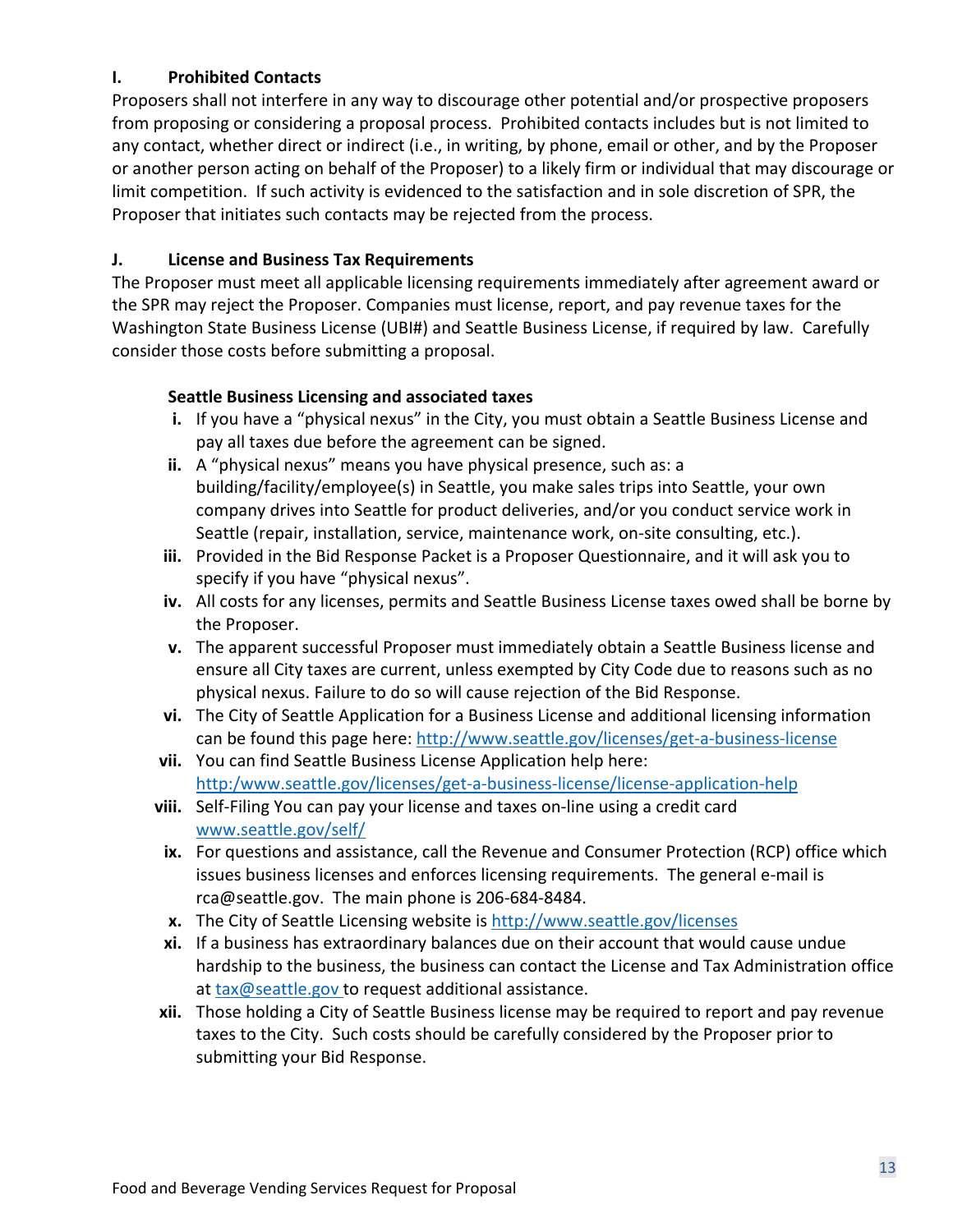## **K. State Business Licensing**.

Before the agreement is signed, you must have a State of Washington Business License (a "Unified Business Identifier" known as a UBI#). If the State of Washington has exempted your business from State licensing (some foreign companies are exempt and sometimes, the State waives licensing because the company has no physical presence in the State), then submit proof of that exemption to SPR. All costs for any licenses, permits and associated tax payments due to the State because of licensing shall be borne by the Proposer. Instructions and applications are at <http://bls.dor.wa.gov/file.aspx> and the State of Washington Department of Revenue is available at 1- 800-647-7706.

#### **L. SPR Rights Reserved**

SPR reserves the right to reject all Bid Responses and to re-advertise if desired. Any Bid Response which is incomplete, conditional, obscure, or which contains additions or deletions not called for, or includes irregularities of any kind, may be rejected. Protest regarding the SPR's decision of a respondent's qualification status shall be handled as outlined in the Protest Procedure section below.

#### **M. Cost of Preparing Bid Response**

All costs incurred in the preparation and submission of a Bid Response are the responsibility of the Proposer(s).

#### **N. Readability**

Proposer(s) are advised that SPR's ability to evaluate proposals depends on the Proposer's submittal document including organization, level of detail, comprehensive material, and readability.

#### **O. Changes or Corrections to Proposal Bid Response**

Prior to the Bid Response due date, a Proposer may change its Bid Response, if initialed and dated by the Proposer. No changes are allowed after the due date and time.

#### **P. Errors in Bid Response.**

Proposers are responsible for errors and omissions in their Bid Response. No error or omission shall diminish the Proposer's obligations to SPR.

#### **Q. No Conflict of Interest**

Proposer(s) (including officers, directors, trustees, partners, board members, or employees) must not have a business interest or a close family or domestic relationship with any SPR official, officer or employee who was, is, or will be involved in the selection, negotiation, drafting, signing, administration or evaluation of submitted Bid Response or Proposer(s) performance. SPR shall make sole determination regarding compliance.

#### **R. Protest Procedure**

Completed Bid Responses are due by the date specified on the RFP schedule. The Superintendent's selection of a successful Bid Response is anticipated to occur by Thursday, December 16, 2021, and SPR will provide each Proposer with written notice of the selection. Any Proposer wishing to protest or challenge the Superintendent's determination must do so within seven (7) calendar days of the notification of selection announcement. The basis for a protest shall be limited to claims of material deviation from the RFP or claims of bias.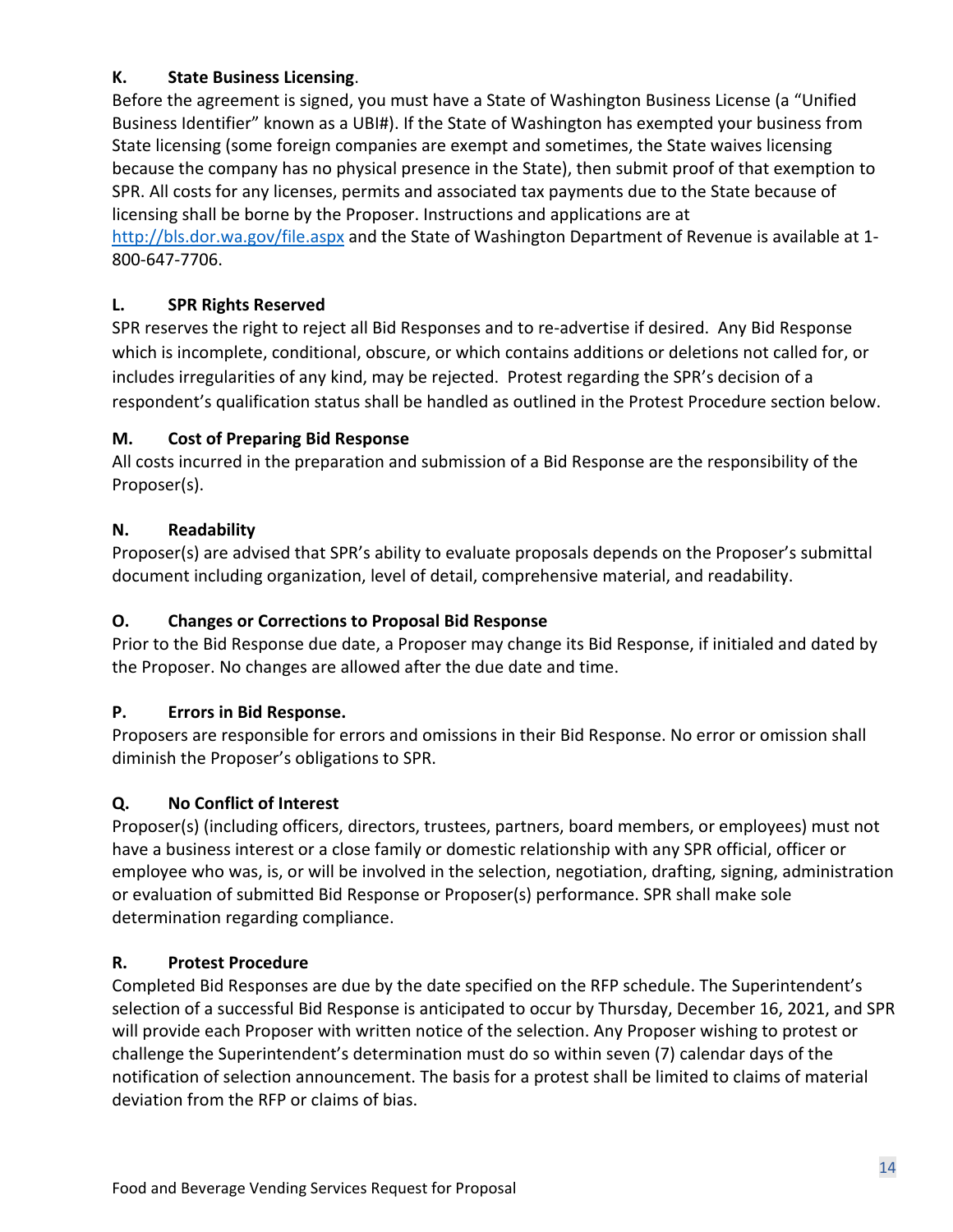All protests must be in writing and signed by the protesting party or its authorized agent(s). Such protest must state all facts and arguments on which the protesting party is relying on for its protest. Copies of all protests should be mailed or delivered to the Superintendent within seven (7) days of notification of the selection. A Proposer's failure to submit a timely notice of appeal constitutes Proposer(s) waiver of all rights to challenge the evaluation and selection.

The Superintendent will review the RFP evaluation panel recommendations and the arguments posed in the protest. The Superintendent will render a written decision within thirty (30) business days after the receipt of the protest, unless additional time is required, in which case, the protesting party will be notified of the delay by the Superintendent's Office. **The decision of the Superintendent will be final**.

## **S. Marking and disclosing material**

Under Washington State Law (RCW Chapter 42.56, the Public Records Act) all written materials prepared, owned, used, or retained by SPR relating to a governmental or proprietary program are public records. These records include, but are not limited to proposal submittals, agreement documents, financial documents, or other written materials.

#### **T. Proprietary Material and Public Disclosure**

Washington's Public Records Act requires that public records must be promptly disclosed by SPR upon request unless a judge rules that the RCW referenced below or another Washington State statute exempts records from disclosure. Exemptions are narrow and explicit and are in Washington State Law (Reference RCW 42.56 and RCW 19.108). It is the responsibility of the Proposer(s) to be familiar with the Washington State Public Records Act and the limits of record disclosure exemptions.

If you believe any records you are submitting to SPR, as part of your Bid Response, are exempt from disclosure, you should advise SPR five (5) business days in advance of submitting your Bid Response. SPR will review your request and respond prior to the Bid Response deadline. To make such a request, you must identify each record or document that you believe is exempt from public disclosure, explain why the exemption(s) may apply and refer to the specific Washington State law that applies.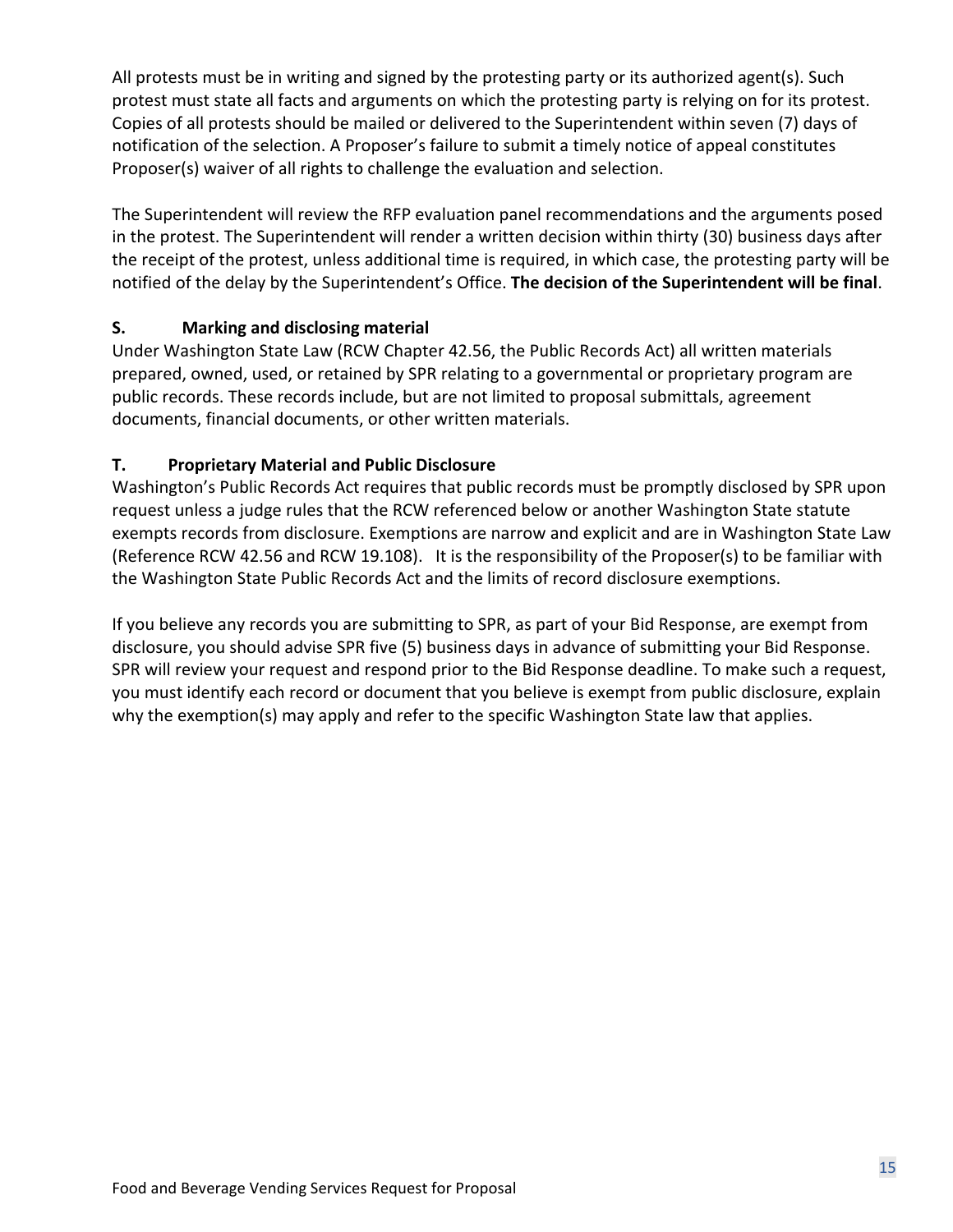#### **U. Requesting Disclosure of Public Records**

SPR asks bidders and their companies to refrain from requesting public disclosure of bids until an intention to award is announced. This measure is intended to protect the integrity of the solicitation process particularly during the evaluation and selection process or in the event of a cancellation or resolicitation. With this preference stated, SPR will continue to be responsive to all requests for disclosure of public records as required by State Law. If you do wish to make a request for records, visit [https://www.seattle.gov/public-records/public-records-request-center.](https://www.seattle.gov/public-records/public-records-request-center)

#### **V. Ethics Code**

Familiarize yourself with the City Ethics code: [http://www.seattle.gov/ethics/etpub/et\\_home.htm.](http://www.seattle.gov/ethics/etpub/et_home.htm)

For an in-depth explanation of the City's Ethics Code for Contractors, Concessionaires, Customers and Clients, visit: <http://www.seattle.gov/ethics/etpub/faqcontractorexplan.htm>

Any questions should be addressed to Seattle Ethics and Elections Commission at 206-684-8500.

#### **Common ethic guidelines:**

#### **No Gifts and Gratuities.**

Proposers shall not directly or indirectly offer anything (such as retainers, loans, entertainment, favors, gifts, tickets, trips, favors, bonuses, donations, special discounts, work, or meals) to any City employee, volunteer or official, if it is intended or may appear to a reasonable person to be intended to obtain or give special consideration to the Proposer. An example of this is giving sporting event tickets to a City employee who is also on the evaluation team of a Bid Response to which you submitted or intend to submit. The definition of what a "benefit" would be is broad and could include not only awarding an agreement but also the administration of the agreement or evaluating agreement performance. The rule works both ways, as it also prohibits City employees from soliciting items from Proposers.

#### **Involvement of current and former City employees.**

The Proposal Questionnaire within your submittal documents prompts you to disclose any current or former City employees, official or volunteer that is working or assisting on solicitation of City business or on completion of an awarded agreement. Update that information during the agreement.

#### **No conflict of interest.**

Proposers (including officer, director, trustee, partner, or employee) must not have a business interest or a close family or domestic relationship with any City official, officer or employee who was, is, or will be involved in selection, negotiation, drafting, signing, administration or evaluating Proposer's performance. SPR shall make sole determination as to compliance.

#### **Campaign Contributions (Initiative measure no. 122)**

Elected officials and candidates are prohibited from accepting or soliciting campaign contributions from anyone having at least \$250,000 in agreements with the City in the last two years or who has paid at least \$5,000 in the last 12 months to lobby the City. See Initiative 122 or call the Ethics Director with questions.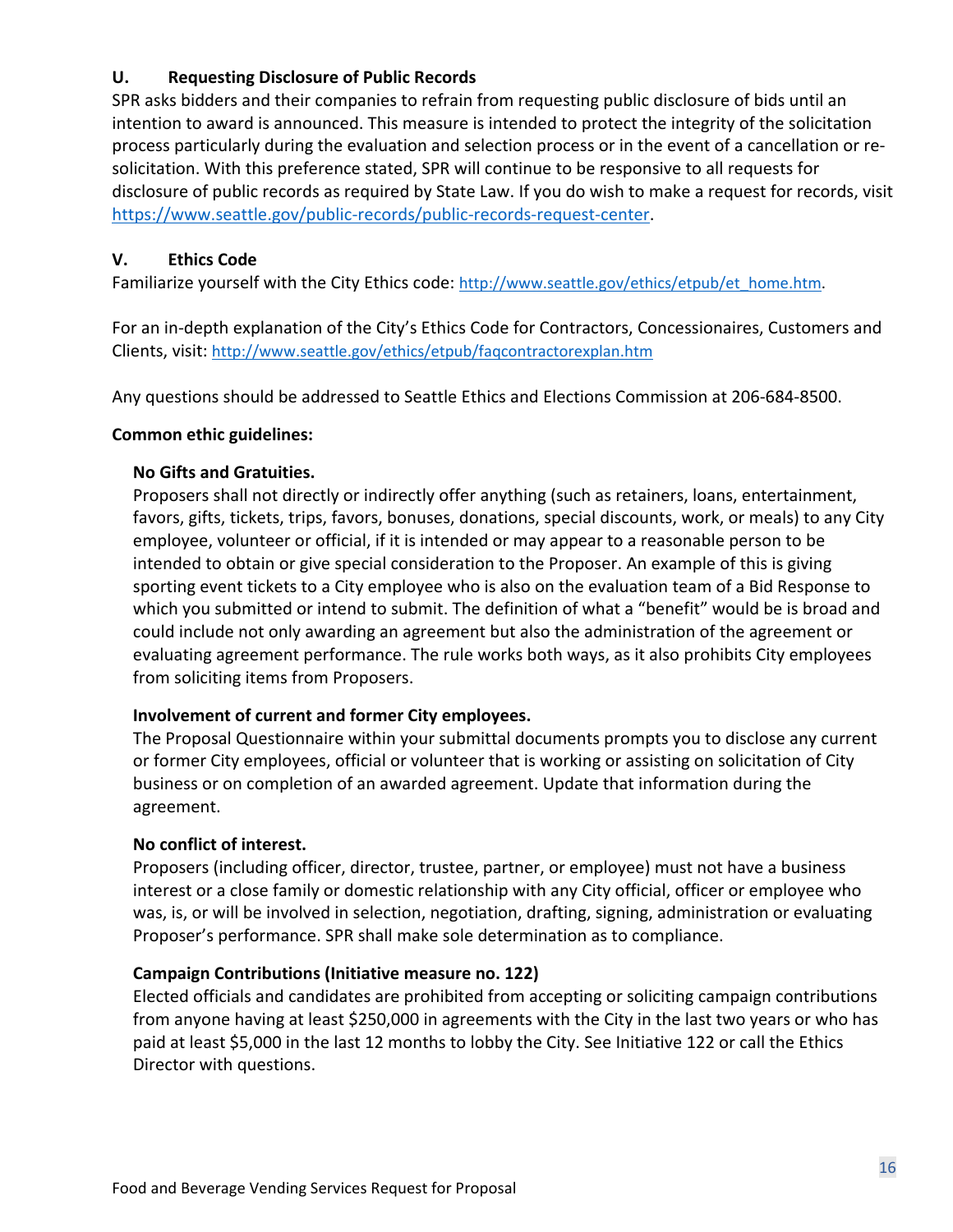**8 Bid Response Packet Information** *Bid Response Packet is a separate document. The Bid Response Packet can be obtained at the following link:*

[https://www.seattle.gov/parks/about-us/do-business-with](https://www.seattle.gov/parks/about-us/do-business-with-us/current-opportunities/food-and-beverage-vending-machine-services-rfp)[us/current-opportunities/food-and-beverage-vending](https://www.seattle.gov/parks/about-us/do-business-with-us/current-opportunities/food-and-beverage-vending-machine-services-rfp)[machine-services-rfp](https://www.seattle.gov/parks/about-us/do-business-with-us/current-opportunities/food-and-beverage-vending-machine-services-rfp)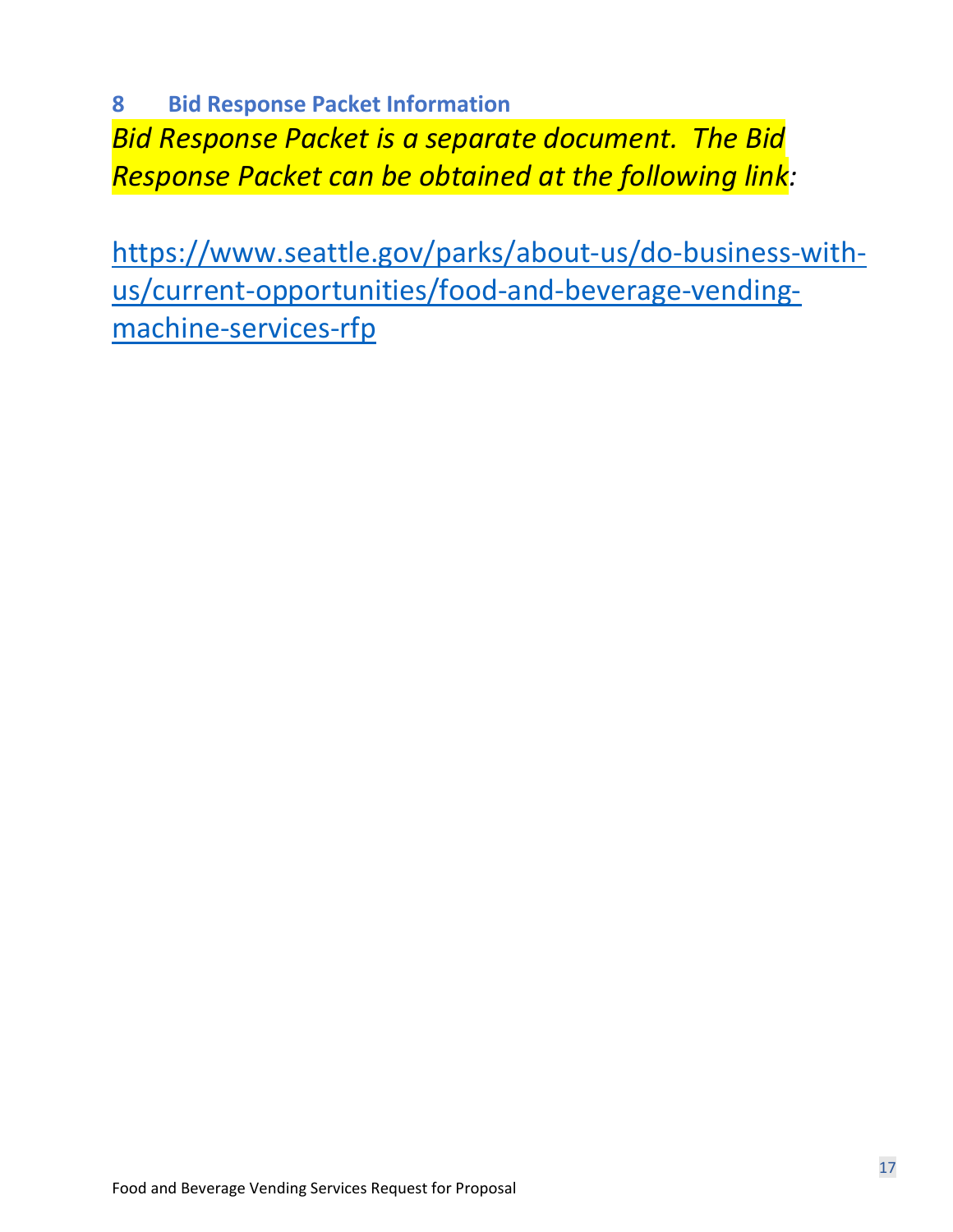# **9 Selection Process**

## **A. Initial Screening**

SPR will do an initial screen of all Bid Responses. The initial screening will check to see that the Bid Response submitted follows the required format, instructions, meets or exceeds the minimum qualifications, and all required information, forms and/or documents are submitted. All Bid Reponses that passes the initial screening will move forward to be reviewed by the Bid Response Committee.

## **B. Proposal Evaluation**

Bid Response Committee will evaluate proposals using the criteria below. Responses will be evaluated, scored, and ranked.

| <b>Category</b>                      | <b>Points</b> |
|--------------------------------------|---------------|
| <b>Experience and Qualifications</b> | 20            |
| <b>Commission to SPR</b>             | 40            |
| <b>Product Selection and Pricing</b> | 20            |
| <b>WMBE Status</b>                   | 10            |
| <b>Terms and Conditions</b>          |               |
| References                           |               |

## **C. Interviews**

SPR may interview top ranked Proposers from the Bid Response Committee review. If interviews are conducted, rankings of Proposers shall be determined by SPR, using the combined results of interviews and Bid Responses submitted. Proposers invited to interview are to bring the assigned key person(s) named by the Proposer in the Bid Response and may bring other key personnel named in the Bid Response. The Proposer shall not bring individuals who do not work for the Proposer without advance authorization by the RFP Contact. If interviews are conducted, they will be worth an additional 50 points.

## **D. References**

SPR may contact one or more references. SPR may use references named or not named by the Proposer.

## **E. Selection**

SPR shall select the highest ranked Proposer(s) for award from Bid Response and the interview (If applicable). SPR reserves the right to make a final selection based on the combined results and/or the consensus of the Bid Response Committee.

## **F. Agreement Negotiations**

SPR cannot modify agreement provisions mandated by Federal, State or City law: Equal Benefits, Audit (Review of Vendor records), WMBE and EEO, Confidentiality, Debarment, or mutual indemnification**.**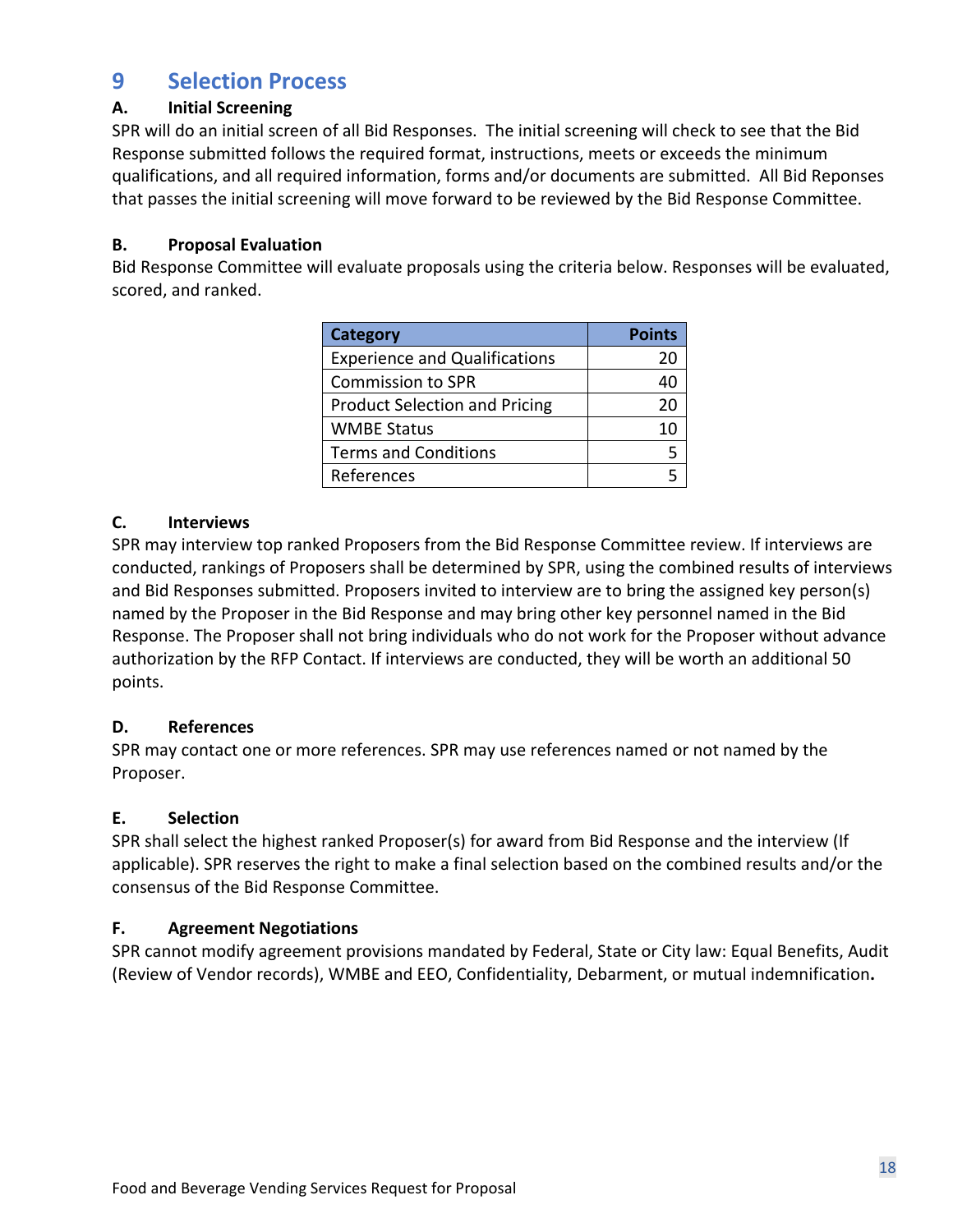## **G. Right to Award to next ranked Proposer**

If an agreement is executed resulting from this solicitation and is terminated within 90-days, SPR may return to the RFP process to award to the next highest ranked responsive Proposer by mutual agreement with such Proposer. New awards thereafter are also extended this right**.**

#### **H. Repeat of Evaluation:**

If no Proposer is selected at the conclusion of all the steps, SPR may return to any step in the process to repeat the evaluation with those proposals active at that step. SPR shall then sequentially step through all remaining steps as if conducting a new evaluation process. SPR reserves the right to terminate the process if no proposals meet its requirements.

# **10 Award and Agreement Execution**

The RFP Contact will provide timely notice of an intent to award to all Proposers responding to the solicitation.

### **A. Protest.**

Interested parties that wish to protest any aspect of this RFP selection process shall provide written notice to the RFP Contact.

### **1. Protest process protocols for purchasing and contracting.**

SPR has rules to govern the rights and obligations of interested parties that desire to submit a complaint or protest to this process. See the City website at [http://www.seattle.gov/purchasing-and-contracting/solicitation-and-selection-protest](http://www.seattle.gov/purchasing-and-contracting/solicitation-and-selection-protest-protocols)[protocols](http://www.seattle.gov/purchasing-and-contracting/solicitation-and-selection-protest-protocols) . Interested parties have the obligation to know of and understand these rules, and to seek clarification from SPR. Note there are time limits on protests, and submitters have final responsibility to learn of results in sufficient time for such protests to be filed in a timely manner.

## **B. Limited Debriefs.**

SPR issues results and award decisions to all Proposers. SPR provides debriefing on a limited basis for the purpose of allowing Proposers to understand how they may improve in future opportunities.

#### **C. Instructions to the Apparently Successful Proposer**

The apparently successful Proposer will receive an intent to award letter from the RFP Contact after award decisions are made by SPR. The letter will include instructions on what the Proposer process will be prior to execution of the agreement.

Once SPR has finalized and issued the agreement for signature, the Proposer must execute the agreement and provide all requested documents within ten (10) business days. This includes attaining a Seattle Business License and providing proof of insurance. If the Proposer fails to execute the agreement with all documents within the ten (10) davtime day timeframe, SPR may cancel the award and proceed to the next ranked Proposer or cancel or reissue this solicitation.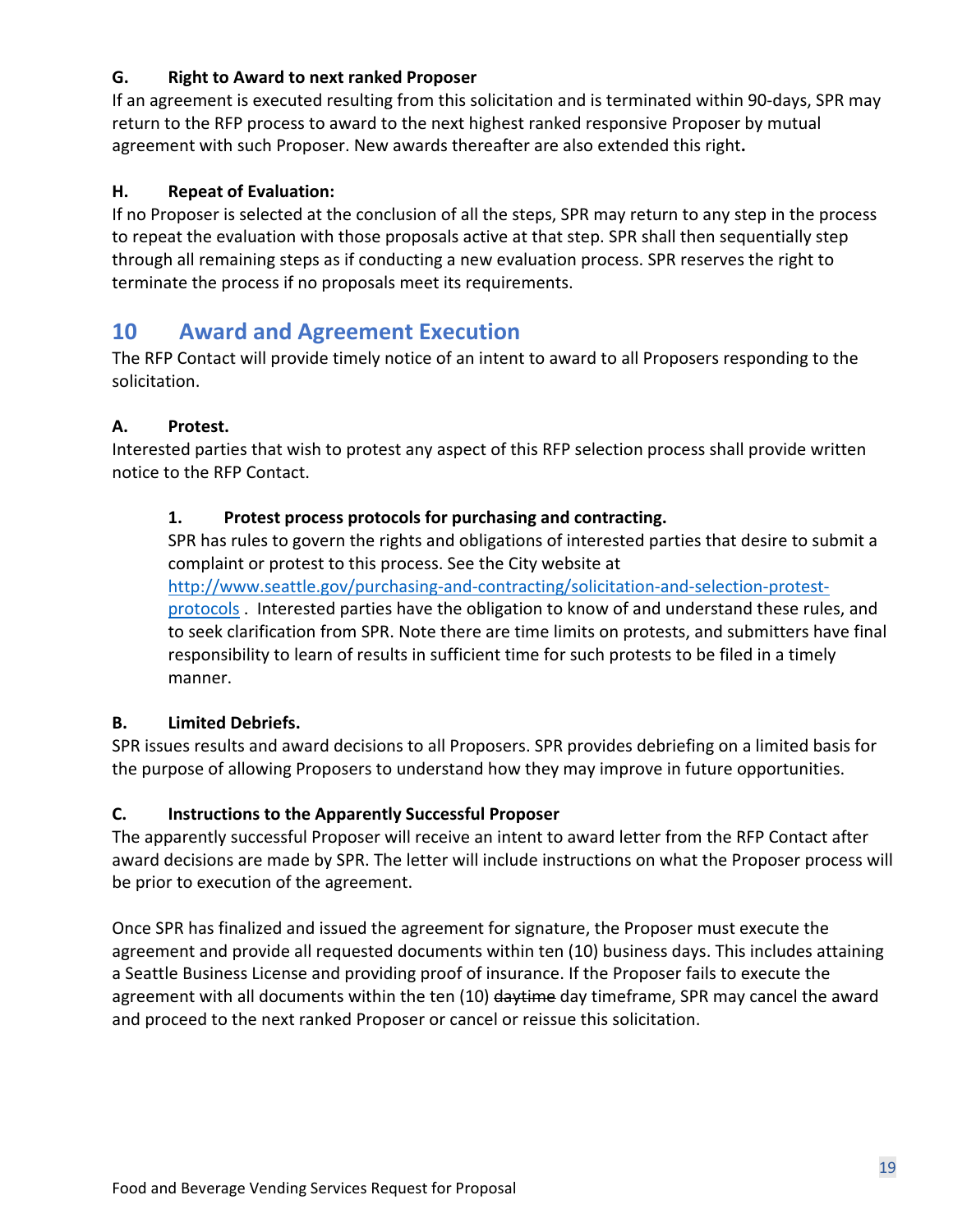#### **D. Checklist of Requirements Prior to Award**

The successful Proposer should anticipate the letter will require at least the following:

- Seattle Business License is current and all taxes due have been paid.
- State of Washington Business License.
- Evidence of Insurance
- Special Licenses (if any)

Proposers are encouraged to prepare these documents in advance, when possible, to eliminate risks of late compliance.

### **E. Insurance Requirements for Successful Proposer** (referenced as Concessionaire)

**1.** Furnished Coverages and Limits of Liability: Concessionaire shall, at no expense to City, maintain, and cause its subtenant(s), if any, to maintain in full force and effect the following minimum limits of insurance, and adhere to all terms and conditions below, at all times beginning on the Commencement Date and ending on the Expiration Date of this Lease:

**Commercial General Liability** (CGL) written on an occurrence form at least as broad as ISO CG 00 01, with Minimum Limits of Liability: \$1,000,000 per Occurrence \$2,000,000 General Aggregate \$2,000,000 Products/Completed Operations Aggregate \$1,000,000 Personal/Advertising Injury Liability

\$1,000,000 Damage to Premises Rented to You

### **Employers Liability / Washington Stop**

\$1,000,000 Each Accident / Each Disease / Policy Limit Alternatively, may be evidenced as Employer's Liability insurance under Part B of a Workers Compensation insurance policy.

Coverage shall include: Premises and Operations; Broad Form Property Damage (Including Completed Operations); Liability assumed under an Insured Contract (including tort liability of another assumed in a business contract); Personal Injury and Advertising Liability; Independent Contractors; Severability of Interest Clause; Waiver of Subrogation endorsement in favor of Owner as required by contract; General Aggregate Limits of Insurance shall apply separately; "Claims Made" and "Modified Occurrence" policy forms are not acceptable.

The limits of liability described in Sample Agreement, Exhibit D – Insurance Requirements are minimum limits of liability only. Regardless of provisions to the contrary under the terms of any insurance policy maintained by Concessionaire, the specification of any such minimum limits shall neither be (1) intended to establish a maximum limit of liability to be maintained by Concessionaire regarding this Agreement, nor (2) construed as limiting the liability of any of Concessionaire's insurers, which must continue to be governed by the stated limits of liability of the relevant insurance policies.

Automobile Liability insurance at least as broad as ISO CA 00 01 including coverage for owned, non-owned, leased or hired vehicles as applicable, with a minimum limit of \$1,000,000 each accident for bodily injury and property damage.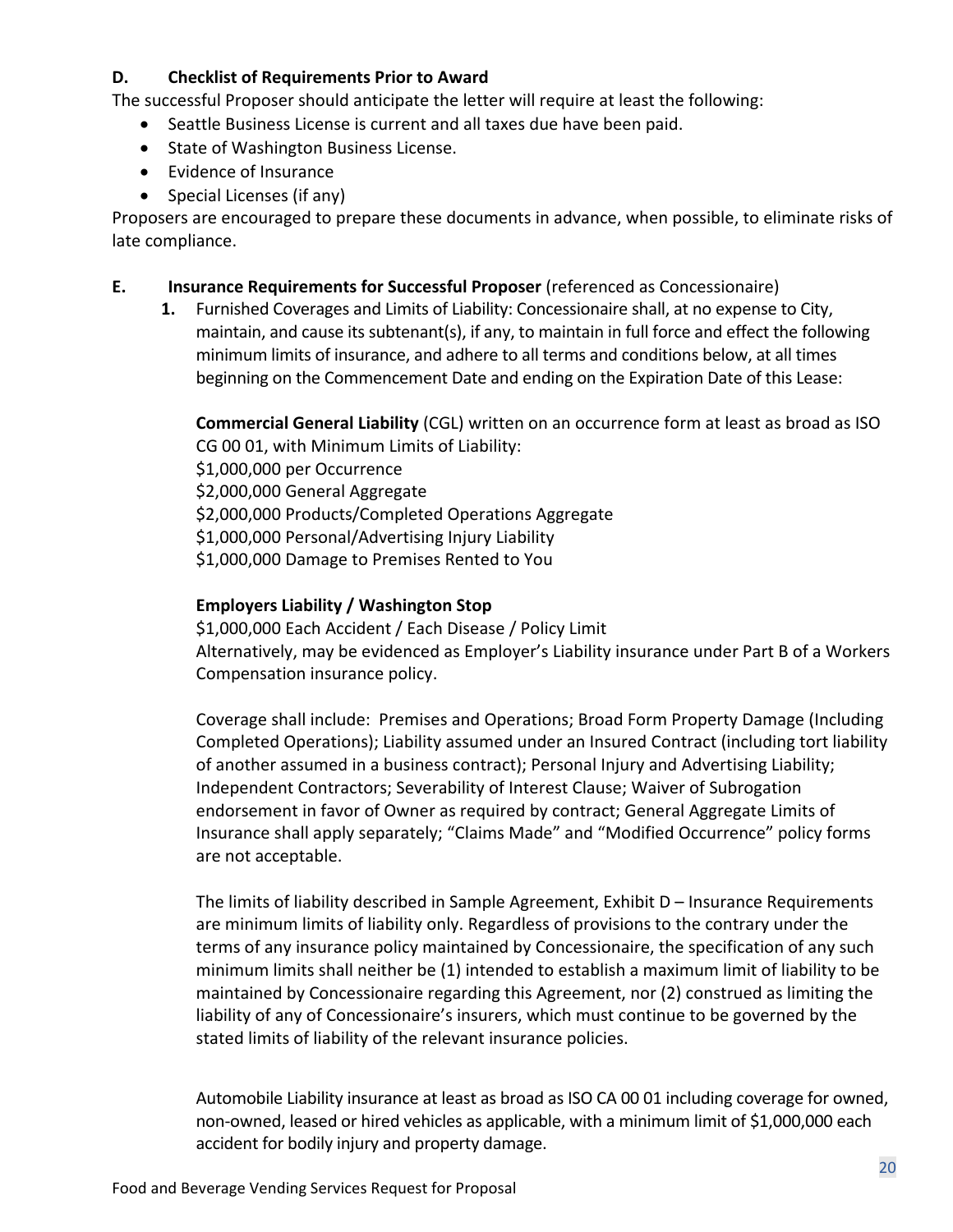Workers' Compensation insurance securing Concessionaire's liability for industrial injury to its employees in accordance with the provisions of Title 51 of the Revised Code of Washington.

Property Insurance under which the Concessionaire's furniture, trade fixtures, equipment and inventory ("Business Personal Property") and all alterations, additions and improvements that Concessionaire makes to the Premises are insured throughout the Lease Term in an amount not less than the replacement cost new thereof, against the following hazards: (i) loss from the perils of fire and other risks of direct physical loss (earthquake optional), not less broad than provided by the insurance industry standard "Causes of Loss - Special Form" (ISO form CP 1030 or equivalent); (ii) loss or damage from water leakage or sprinkler systems now or hereafter installed in or on the Premises; (iii) loss or damage by explosion of steam boilers, pressure vessels, or above-ground oil or gasoline storage tanks or similar apparatus now or hereafter installed on the Premises; (iv) loss from business interruption or extra expense, with sufficient coverage to provide for the payment of Rent and Additional Charge and other fixed costs during any interruption of Concessionaire's business. Coverage shall contain a waiver of coinsurance or agreed amount endorsement(s). City shall be named as a loss payee, as its interest may appear, as respects property insurance covering the alterations, additions, and improvements under such policy.

In the event that City deems insurance to be inadequate to protect Concessionaire and City, Concessionaire shall increase coverages and/or liability limits as City shall deem reasonably adequate within sixty (60) days after the date of written notice.

#### **2. Terms and Conditions for Concessionaire's Insurance**.

The City of Seattle as Additional Insured: The CGL insurance and, in addition, Excess and/or Umbrella liability insurance, if any, shall include "The City of Seattle, its officers, officials, employees, agents and volunteers" as additional insureds. Concessionaire's insurance shall be primary and non-contributory to any insurance maintained by or available to City. The term "insurance" in this paragraph shall include insurance, self-insurance (whether funded or unfunded), alternative risk transfer techniques, capital market solutions or any other form of risk financing.

**Required Separation of Insured Provision;** Cross-Liability Exclusion and other Endorsements Prohibited: Concessionaire's insurance policy shall include a "separation of insureds" or "severability" clause that applies coverage separately to each insured and additional insured, except with respect to the limits of the insurer's liability. Concessionaire's insurance policy shall not contain any provision, exclusion, or endorsement that limits, bars, or effectively precludes the City of Seattle from coverage or asserting a claim under the Concessionaire's insurance policy on the basis that the coverage or claim is brought by an insured or additional insured against an insured or additional insured under the policy. Concessionaire's CGL policy shall NOT include any of the following Endorsements (or their equivalent endorsement or exclusions): (a) Contractual Liability Limitation, (CGL Form 21 39 or equivalent), b) Amendment Of Insured Contract Definition, (CGL Form 24 26 or equivalent), (c) Limitation of Coverage to Designated Premises or Project, (CGL Form 21 44 or equivalent), (d) any endorsement modifying or deleting the exception to the Employer's Liability exclusion, (e) any "Insured vs. Insured" or "cross-liability" exclusion, and (f) any type of punitive, exemplary or multiplied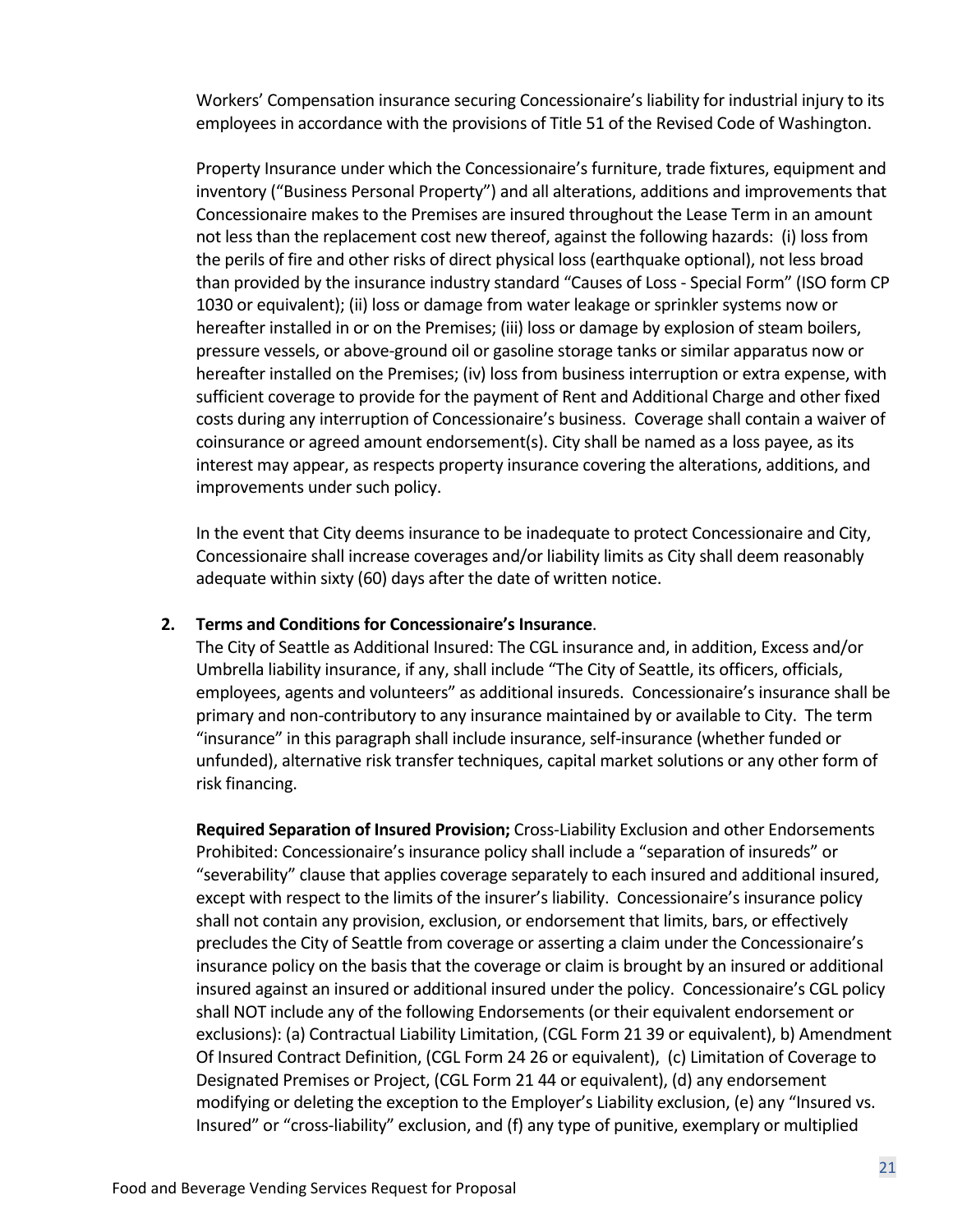damages exclusion. Concessionaire's failure to comply with any of the requisite insurance provisions shall be a material breach of, and grounds for, the immediate termination of the Agreement with the City of Seattle; or if applicable, and at the discretion of the City of Seattle, shall serve as grounds for the City to procure or renew insurance coverage with any related costs of premiums to be repaid by Concessionaire or reduced and/or offset against the Agreement.

**Cancellation Notice**: Coverage shall not be cancelled without forty-five (45) day written notice of such cancellation, except ten (10) day written notice as respects cancellation for nonpayment of premium, to City at its notice address except as may otherwise be specified in Revised Code of Washington (RCW) 48.18.290 (Cancellation by insurer.). City and the Concessionaire mutually agree that for the purpose of RCW 48.18.290 (1) (b), for both liability and property insurance City is deemed to be a "mortgagee, pledge, or other person shown by (the required insurance policies) to have an interest in any loss which may occur thereunder."

**Umbrella or Excess Liability insurance** if and as necessary to maintain total CGL and Automobile Liability insurance limits of \$5,000,000. Each Occurrence and be no less broad than coverages described above.

**Minimum Security Requirements**: Each insurance policy required hereunder shall be (1) subject to reasonable approval by City that it conforms with the requirements of this section, and (2) be issued by an insurer rated A–: VIII or higher in the then-current A. M. Best's Key Rating Guide and licensed to do business in the State of Washington unless procured under the provisions of chapter 48.15 RCW (Unauthorized insurers).

**Deductible or Self-Insured Retention:** Any deductible or self-insured retention ("S.I.R.") must be disclosed to, and shall be subject to reasonable approval by, City. Concessionaire shall cooperate to provide such information as City may reasonably deem to be necessary to assess the risk bearing capacity of the Concessionaire to sustain such deductible or S.I.R. The cost of any claim falling within a deductible or S.I.R. shall be the responsibility of Concessionaire. If a deductible or S.I.R. for CGL or equivalent insurance is not "fronted" by an insurer but is funded and/or administered by Concessionaire or a contracted third-party claims administrator, Concessionaire agrees to defend and indemnify City to the same extent as City would be protected as an additional insured for primary and non-contributory limits of liability as required herein by an insurer.

**Changes in insurance requirements**. The City shall have the right to periodically review the adequacy of coverages and/or limits of liability in view of inflation and/or a change in loss exposures and shall have the right to require an increase in such coverages and/or limits upon ninety (90) days prior written notice to Licensor. Should Licensor, despite its best efforts, be unable to maintain any required insurance coverage or limit of liability due to deteriorating insurance market conditions, it may upon thirty (30) days prior written notice request a waiver of any insurance requirement, which request shall not be unreasonably denied.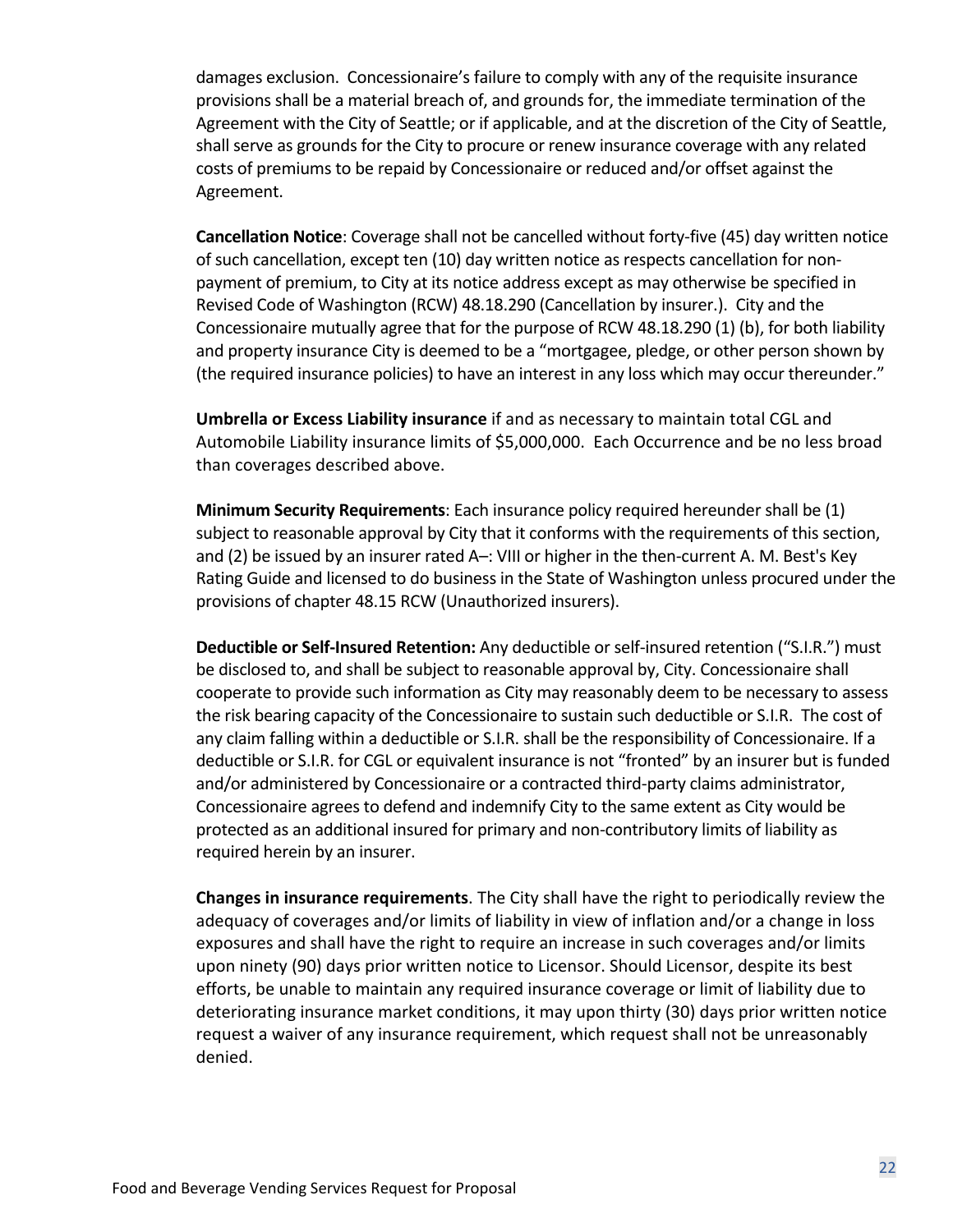#### **3. City's Property Insurance Coverage and Limits.**

City will maintain at its expense Property Insurance or self-insurance under which the Premises, excluding Concessionaire's Business Personal Property and Tenant Improvements, are insured throughout the Term in an amount not less than the replacement cost new thereof, against the following hazards: (i) loss from the perils of fire and other risks of direct physical loss (including earthquake), not less broad than provided by the insurance industry standard "Causes of Loss - Special Form (ISO form CP 1030 or equivalent); (ii) loss or damage from water leakage or sprinkler systems now or hereafter installed in or on the Premises; (iii) loss or damage by explosion of steam boilers, pressure vessels, or above-ground oil or gasoline storage tanks or similar apparatus now or hereafter installed on the Premises. City's Property Insurance currently is subject to a \$250,000 deductible for most claims for which Concessionaire shall be responsible only to the proportional extent to which the loss or damage is attributable to Concessionaire's negligent acts that are, or should be, covered by Concessionaire's Fire/Concessionaire Legal Liability insurance.

During such time as Concessionaire is engaged in the performance of the Improvements or other renovation of the Premises, the Concessionaire shall maintain in full force and effect "All Risks" Builder's Risk Property insurance or equivalent for the portion of the Premises under renovation, including fire and flood, on a replacement cost new basis subject to a deductible of no more than \$50,000 each loss. In the event of a claim under the builder's risk policy, Concessionaire or its contractor(s) shall be responsible for paying any deductible under the policy if Concessionaire or any of its agents, employees, or contractors is responsible for the loss or damage. It shall be Concessionaire's responsibility to properly coordinate with City's Risk Management Division the placement of Builder's Risk Property insurance prior to any new construction on, or structural alteration of, the Premises.

City may change the terms of its insurance in Sections 3.A. and 3.B. at any time based on market conditions, with no compensation due to the Concessionaire.

- **4. Waiver of Subrogation**. Unless such waiver would void the property insurance coverage to be provided pursuant to this section, City and Concessionaire waive all subrogation rights each may have against the other, or any subtenant, for damages caused by fire or other perils to the extent covered by property insurance obtained pursuant to this section or other property insurance applicable to the Premises, except such rights as they have to proceeds of such insurance held by City or the Concessionaire or both as fiduciary. This waiver of subrogation shall be effective to a person or entity even though that person or entity would otherwise have a duty of indemnification, contractual or otherwise, whether or not the person or entity paid the insurance premium directly or indirectly, and whether or not the person or entity has an insurable interest in the property damaged.
- **5. Evidence of Insurance**. On or before the Commencement Date, and thereafter not later than the last business day prior to the expiration date of each such policy, the following documents must be delivered to City at its notice address as evidence of the insurance coverage required to be maintained by Concessionaire:
	- Certification of insurance documenting with the coverage, minimum limits and general requirements specified herein; and